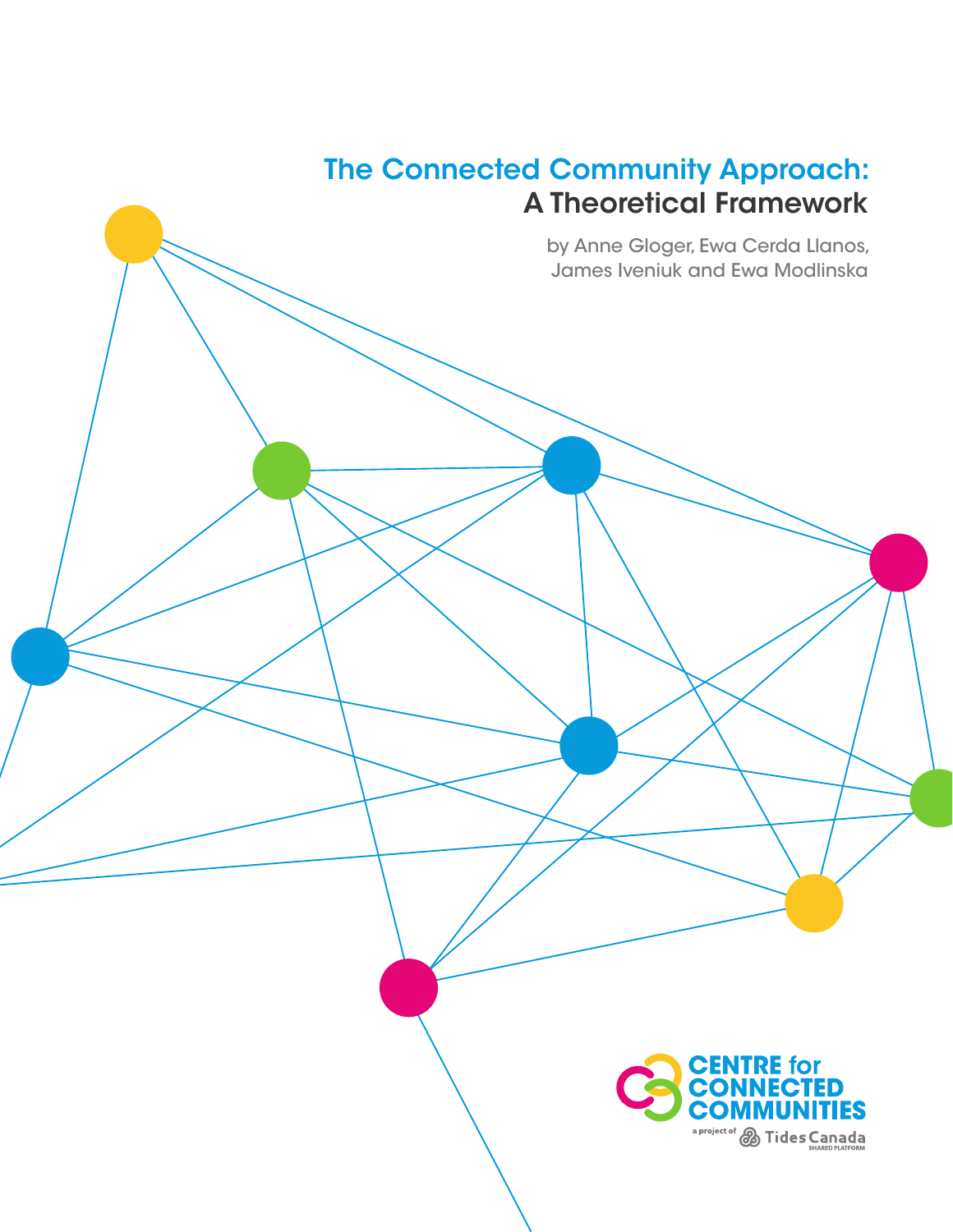

# **Abstract**

This article introduces a new, connectionand network-centric approach to community development that strategically focuses on the role of a community backbone organization and builds on previous community development theories. This new approach to community development, called the *connected community approach*, was pioneered by the work of The East Scarborough Storefront, a local community based organization in a lower-income yet vibrant neighbourhood in Toronto, Canada. The *connected community approach (CCA)* is a set of principles and practices for community development which posits that a community backbone organization can be a catalyst for community-based social and economic improvement by intentionally focusing on and strengthening connections and social networks between and among people and organizations.

Fundamental to CCA is the focus on the 'connectedness' of residents, organizations and cross-sector players, and the role that a community backbone organization can play in brokering social, transformative and strategic relationships in the local environment, in a diversity of sectors, and at different scales. The intention of this article is to contribute to the growing body of literature on 'connectedness' and place-based community development theory and praxis by introducing CCA, which selectively draws on the strengths of community development theories, such as assetbased community development, complexity theory, systems theory, and collective impact, to create a new and promising approach to the field of community development.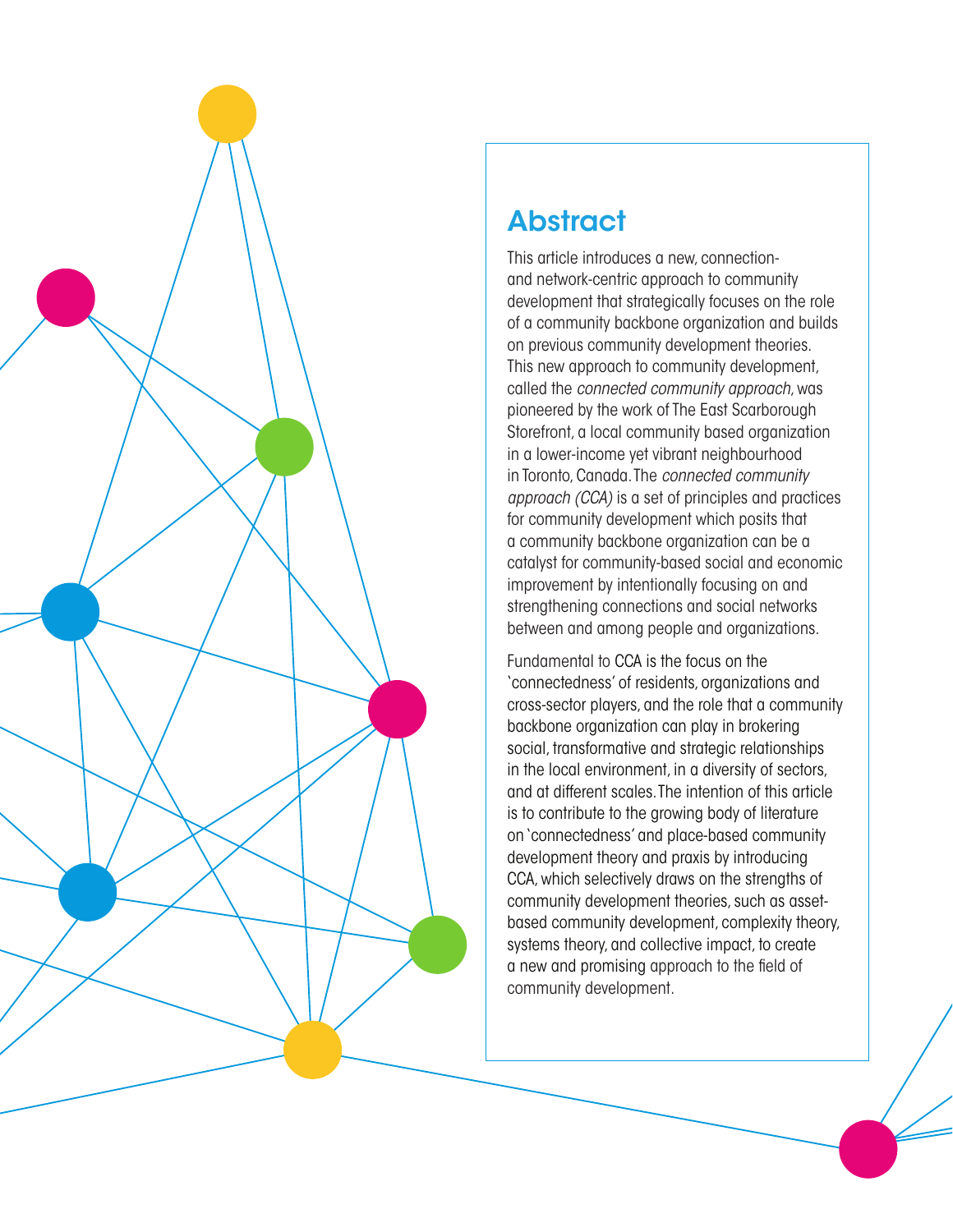### The Connected Community Approach: A Theoretical Framework

### Table of Contents .

| The Connected Community Approach 3     |
|----------------------------------------|
| CCA Foundational Principles 4          |
| The East Scarborough Storefront:       |
| <b>CCA</b> and other                   |
|                                        |
|                                        |
|                                        |
| Table 1: The Roles of the              |
| Community Backbone Organization 13     |
| Table 2: The Integration of            |
| <b>Community Development Theories</b>  |
| in the Connected Community Approach 14 |
|                                        |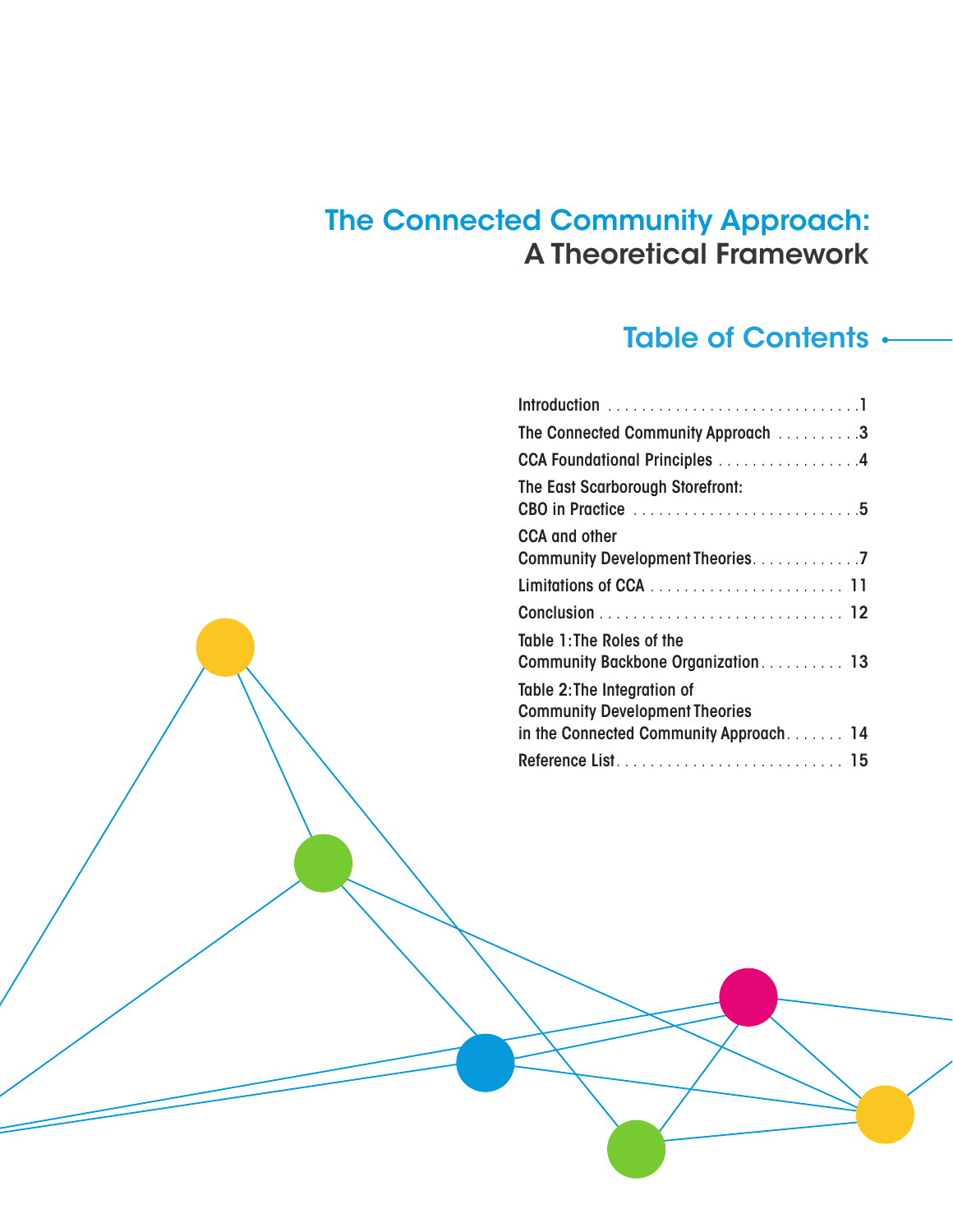## **Introduction**

Many previous community development theorists and practitioners have called attention to the role of connections and 'connectedness' in improving individual and community outcomes (Berkman & Syme, 1979; Burt, 2005; Cornwell, 2009; Lin, 2001; Sampson, 2012; Sampson, et al., 1997). In this article, the term 'connectedness' refers to an entity–a person or an organization–having a large number of relatively strong social network connections. 'Connectedness' is recognized as an important component of wellbeing of both individuals and communities. For example, RSA<sup>1</sup> researcher David Morris recently spent five years studying community connectedness in the United Kingdom and found, based on a survey of 2,840 people, that the variable most consistently associated with having higher subjective wellbeing was 'feeling part of a community'" (RAS, 2015, p. 7-8). Likewise, when it comes to at-risk members of a community (such as recent immigrants, seniors, and single mothers), it is 'social isolation' that has a significant negative impact on their wellbeing (RAS, 2015, p. 52).

Furthermore, there exists a large body of research that points to the value of connectedness for multiple consequential outcomes, ranging from employment (Granovetter, 1973), to health (Berkman & Syme, 1979; Holt-Lunstad & Birmingham, 2008), to instrumental support (Desmond, 2012; Small, 2010) to social cohesion at the neighbourhood level (Sampson, 2012; Sampson et al. 1997). Network organizing is also emerging as an approach to community development (Traynor & Andors, 2005). This is a trend that has been documented in several case studies on neighbourhood-driven systems change (Chaskin & Karlstrom, 2012). There is also a growth of interest in finding better ways to make connections (Chaskin & Karlstrom, 2012; Martinez *et al.,* 2013; FSG, 2014). More and more, researchers are recognizing the power of intentional connectedness in neighbourhood organizing. For example, Southern (2005) has called this concept building 'collaborative capital', describing it as a transformative process that requires a shift in individual and collective beliefs and assumptions and new patterns of action and supportive structures.

Consequently, scholars and practitioners interested in community development have placed great emphasis on the importance of social relationships for building secure, happy, and healthy communities (Auspos and Cabaj, 2014). While many previous theories and papers acknowledge the importance of 'connectedness' among residents, few works have attempted to synthesize 'connectedness' with other community development theories, and to provide a practical framework for community development that focuses on the practitioner's perspective in understanding how to combine resident connectedness with 'connectedness' among practitioners and other cross-sector players.

This article aims to address this theoretical challenge and discussion gap by introducing the *connected community approach (CCA),* which selectively builds on the literature on connectedness and other community development theories in order to create a promising approach to community development that can result in real benefits for community members, and the community as a whole. CCA focuses on the 'connectedness' of residents, organizations and cross-sector players, as well as on the role that a community backbone organization can play in brokering social, transformative and strategic relationships in the local environment.

In this way, CCA strategically combines complementary frameworks from previous community development theories such as asset-based community development, complexity theory, systems theory, and collective impact (discussed in more detail below). CCA grounds insights from the above community development theories in the context of neighbourhoods, which remain a critical focus for place-based interventions. By focusing on the principles and practices of CCA and their relationship to previous community development theories, this article demonstrates that social relationships among multiple players (such as residents, social services' organizations, architects, urban planners, academics, governments and businesses, etc.) at the grassroots level can be strategically leveraged for community-based change.

1. RSA is the 'Royal Society for the Encouragement of Arts, Manufactures and Commerce'–an organization in the United Kingdom that undertakes cutting-edge research and develops innovative new projects for the public benefit. For more information, please visit thersa.org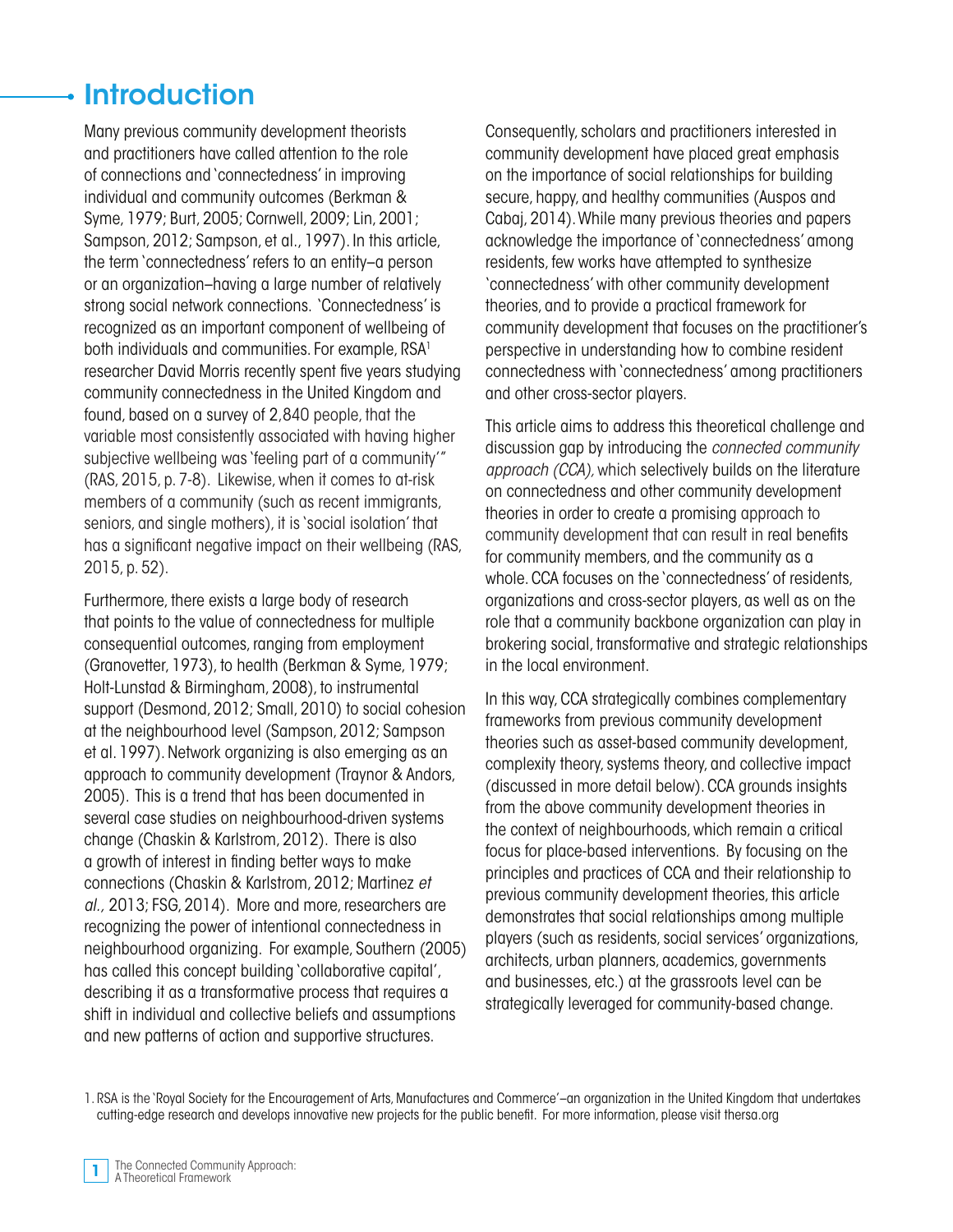Using on-the-ground experience, this change happens both horizontally (strengthening the neighbourhood ecosystem) and vertically (connecting the neighbourhood ecosystem to broader political and economic systems).

This article begins by introducing CCA and providing a number of definitions that are critical to the conceptualization and understanding of CCA. Following is a discussion of the fundamental principles and practices of CCA. In order to understand how CCA works in practice, the next section of the article discusses CCA history and the work undertaken by The East Scarborough Storefront in a lower-income yet vibrant neighbourhood in Toronto, Canada. The approach proposed here has emerged from 15 years of community development, as practiced and theorized by community development practitioners working for The East Scarborough Storefront and the involvement of the local residents of the Kingston Galloway/Orton Park neighbourhood. Following is a discussion on how CCA is a strategic synthesis of assetbased community development, system theory, complexity theory, and collective impact, which introduced the concept and importance of a backbone organization. The article concludes by outlining some of the limitations of CCA, and arguing that CCA, which focuses on 'connectedness' as a key place-based intervention, is a promising practice in the evolving and growing field of community development.

By focusing on the principles and practices of CCA and their relationship to previous community development theories, this article demonstrates that social relationships among multiple players at the grassroots level can be strategically leveraged for community-based change.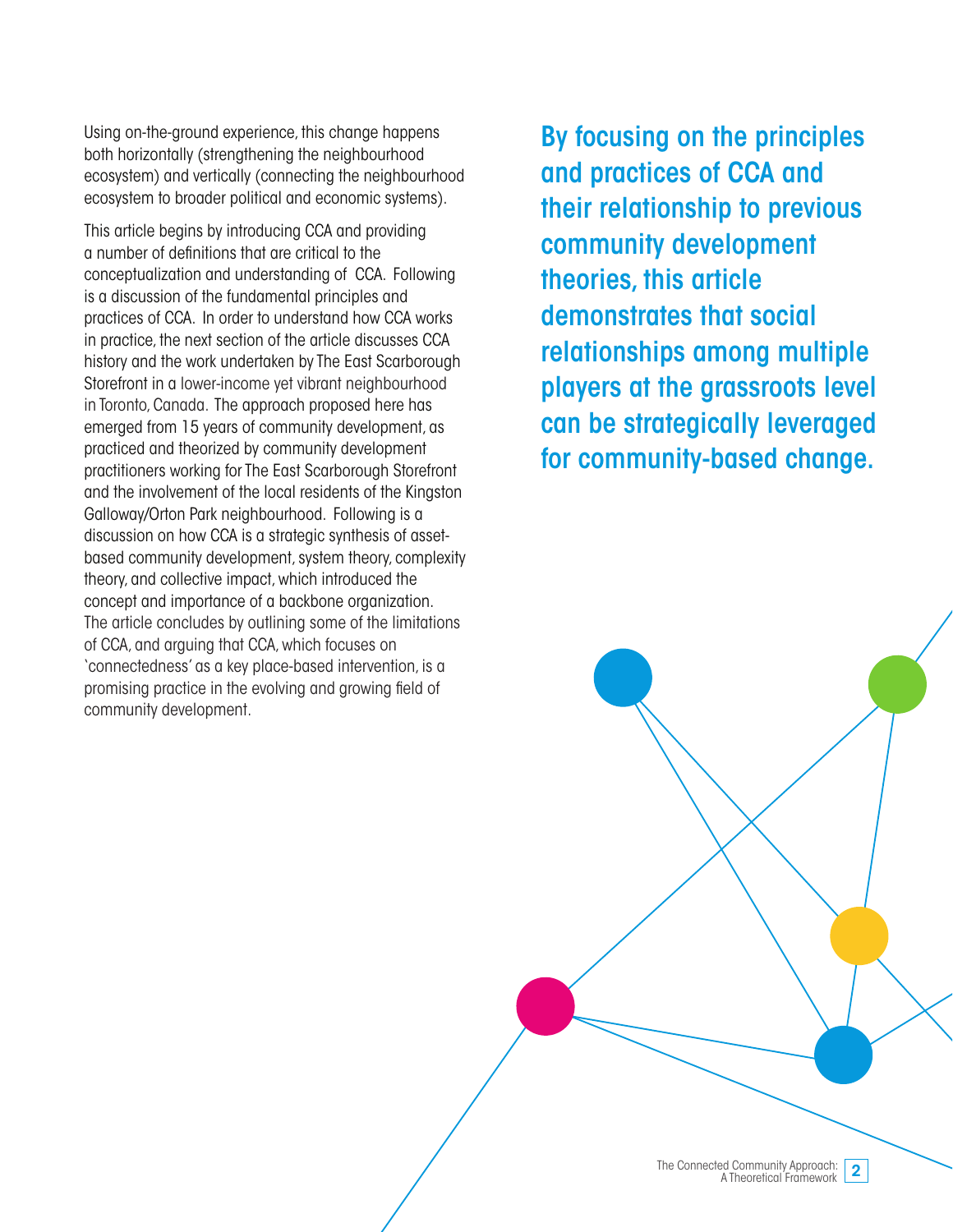# The Connected Community Approach

*The connected community approach* (CCA) is a set of principles and practices for community development. CCA posits that by intentionally focusing on and strengthening social connections and networks between and among people and organizations, these networks can be a catalyst to foment community-based social and economic development. The main objective of CCA is to promote and support a 'connected community', which David Morris defines as a community "in which people are embedded within local networks of social support; in which social isolation is reduced, and people experience greater wellbeing and other benefits from the better understanding, mobilisation and growth of 'community capital' in their neighbourhoods"(RSA, 2015, p. 7). CCA builds on this definition of a 'connected community' by moving beyond *just* neighborhood residents and also focuses on incorporating a diversity of internal and external community players (such as planners, politicians, businessman) as crucial actors of influence at the neighborhood scale. As part of a 'connected community', the objective is also to promote *cross-sector collaboration* where "planners, designers, politicians, regulators, facilitators and marketers step out of their professional comfort zones, mix with each other, let their assumptions be challenged, (and)are prepared to defend those assumptions with evidence and invite the public to genuinely share in the learning and decision making" (Robinson, Year?, page 242).

According to CCA, a *community backbone organization*  is the primary instrument for building and supporting social connections and networks, and in this way, promoting a connected community and cross-sector collaboration*. .* A 'community backbone organization' is an organization located *within* a neighbourhood space that provides an anchoring point for creating and supporting social connections and networks between people, and across different sectors (person to person, organization to organization, etc.) and scales (i.e. local, municipal, regional, etc.). In CCA, the role of a community backbone organization is to leverage local assets, skills, aspirations, talents and resources from a wide range of actors so that they can effectively organize for action. While in this article we only speak of a single community backbone organization as an integral part of CCA, this is a simplifying assumption: there could be many community

backbone organizations in a neighbourhood working in concert, focussing on different and/or complimentary domains.

A community backbone organization typically operates within what we call '*neighborhood spaces'.* For the purpose of this article, we define 'neighbourhood spaces' as areas that are contiguous in geographic space, that also share similar organizational, demographic, and/ or economic characteristics. Importantly, a community backbone organization works to improve the livability for people situated within the neighbourhood space of which it is part. However, a community backbone organization can also reach out to people, organizations and institutions beyond their neighbourhood space for the purposes of forming helpful relationships, connections, and networks. While CCA was developed as a construct to work in neighbourhood spaces, CCA principles and practices are transferable to other community contexts (i.e., communities of interest or culture) and different scales (i.e. community, municipal, regional, national, etc.).

It is important to note that the connected community approach is not a service delivery intervention, but rather a way of understanding *how* to work in a community using a community development lens. Essentially, this means that CCA is not issue-specific; CCA focuses on *how* communities can be strategic in making changes to local systems, and making the changes that the neighbourhood residents and community members identify as relevant in their specific context.

The focus of CCA is therefore on changing and strengthening the local systems: the way residents and community members interact, and the way that they access programs and services or spend their time, energy and money; it includes the ways in which organizations conduct outreach, institutions engage community members, and businesses hire. CCA focuses on all these things simultaneously. Thus, CCA focuses on changing the community itself, which is quite different, yet complementary to social services that seek to offer support, programs and knowledge to residents and community members.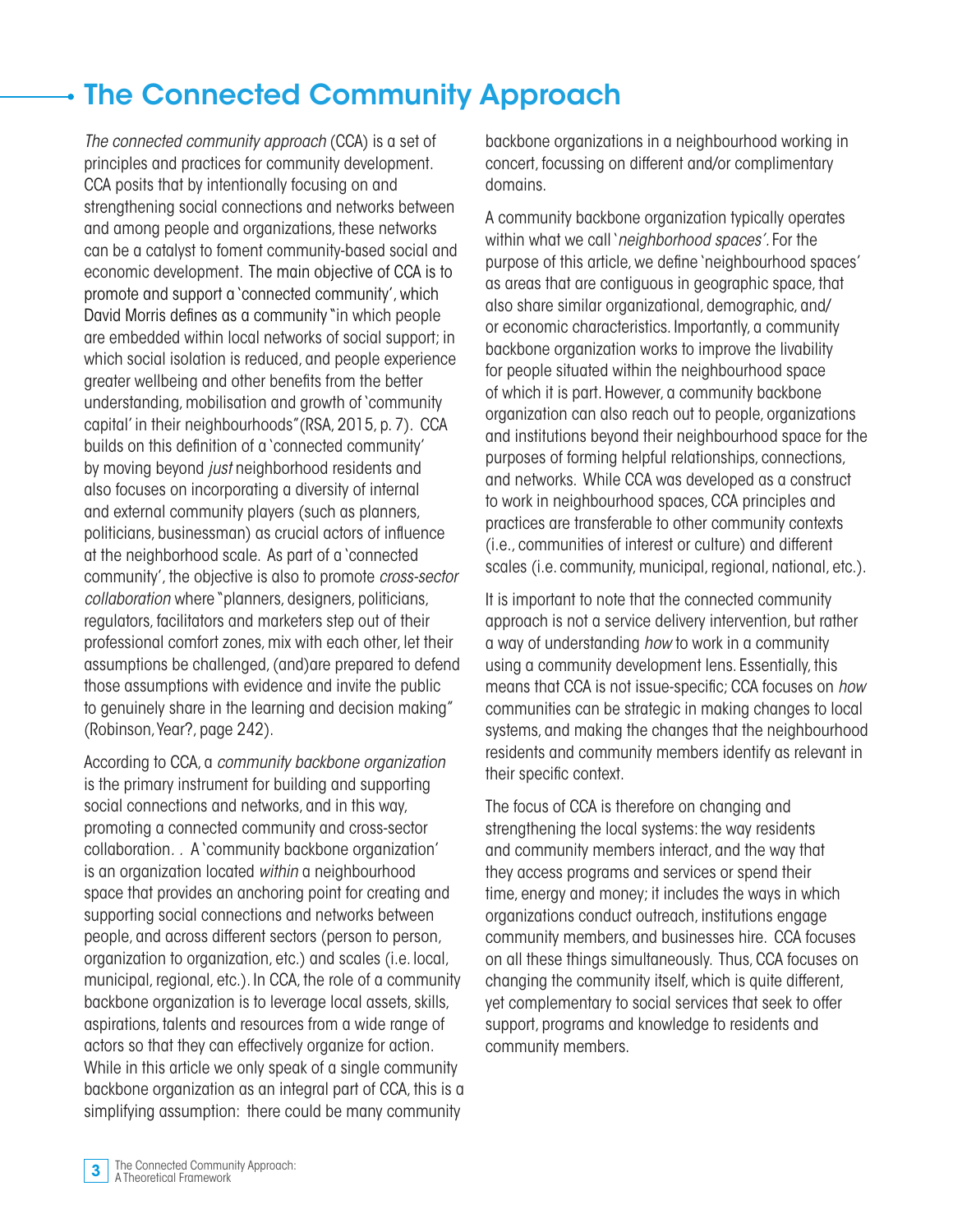Through this focus on local systems and neighbourhood spaces, CCA seeks to effect and support the following outcomes: (1) Residents becoming key players in community building, and through this, increasing civic participation; (2) Increasing collaboration both within social sectors and across sectors; (3) Increasing the quantity and quality of collective place-based interventions; (4) Decreasing duplication of services and other locally based interventions and programs; (5) Promoting more effective use of funds at the

neighbourhood level; (5) Increasing the number and quality of social and economic opportunities available to neighbourhood residents and community members; and, (6) Increasing opportunities for locally based community organizations and governmental agencies to innovate, iterate and learn what works best in a given neighbourhood context.

# CCA Foundational Principles and Practices

In order to explain CCA, it is important to first highlight that CCA is a complex interconnection of principles and practices that builds from previous community development theories. As a community development theory and practice, CCA focuses on relationship-based processes that involve different actors, sectors and scales. For this reason, CCA is often difficult to understand and does not lend itself to simplification. Consequently, the promotion of this community development approach necessitates an audience willing to invest in understanding the foundational principles of CCA and their implications for community development practice.

The objective of CCA is *not* to exclude or seek to replace neighbourhood projects, programs or other community development approaches, but rather to build on them, and amplify their impact by applying the following foundational principles:

- 1. In the pursuit of thriving, just and equitable communities, CCA celebrates the uniqueness of each community by recognizing that each community needs to develop their own priorities, and act on their own initiatives, using their community's collective strengths and aspirations in unique and exciting ways.
- 2. No community improvement activity acts in isolation; good community development builds on what has gone before and takes place within the current local, regional, national and global context. Place-based interventions operate within larger systems, are influenced by them and in turn have the opportunity to affect influence on them.
- 3. Effective community work can be meaningful to a large number of people in a given community when it offers a sense of belonging, a sense of accomplishment, is inclusive and recognizes the worth, dignity and contribution of everyone.
- 4. The focus of CCA is on the connections between and among local players and a diversity of internal and external actors, encouraging collaboration as a normative way of organizing, and at all times drawing on shared information
- 5. Local residents must be key players in building strong communities and neighbourhoods because they hold a great deal of the wisdom and social connections necessary for neighbourhood success.
- 6. Organizations, businesses and institutions located in a community receive benefits from and have responsibilities for that community.
- 7. Inclusive and meaningful community-based processes must focus on neighbourhood assets, build on community strengths and take a solutions-based approach; for this reason, CCA focuses on what a community can build on, rather than what is wrong or lacking.
- 8. Learning is understood as a constant in CCA and learning comes from a wide range of sources, people, and experiences.

As previously discussed, fundamental to CCA is the concept *and work* of a community backbone organization. The work of a community backbone organization is to discover the strengths and aspirations of each person, organization, funder, and institution in and connected to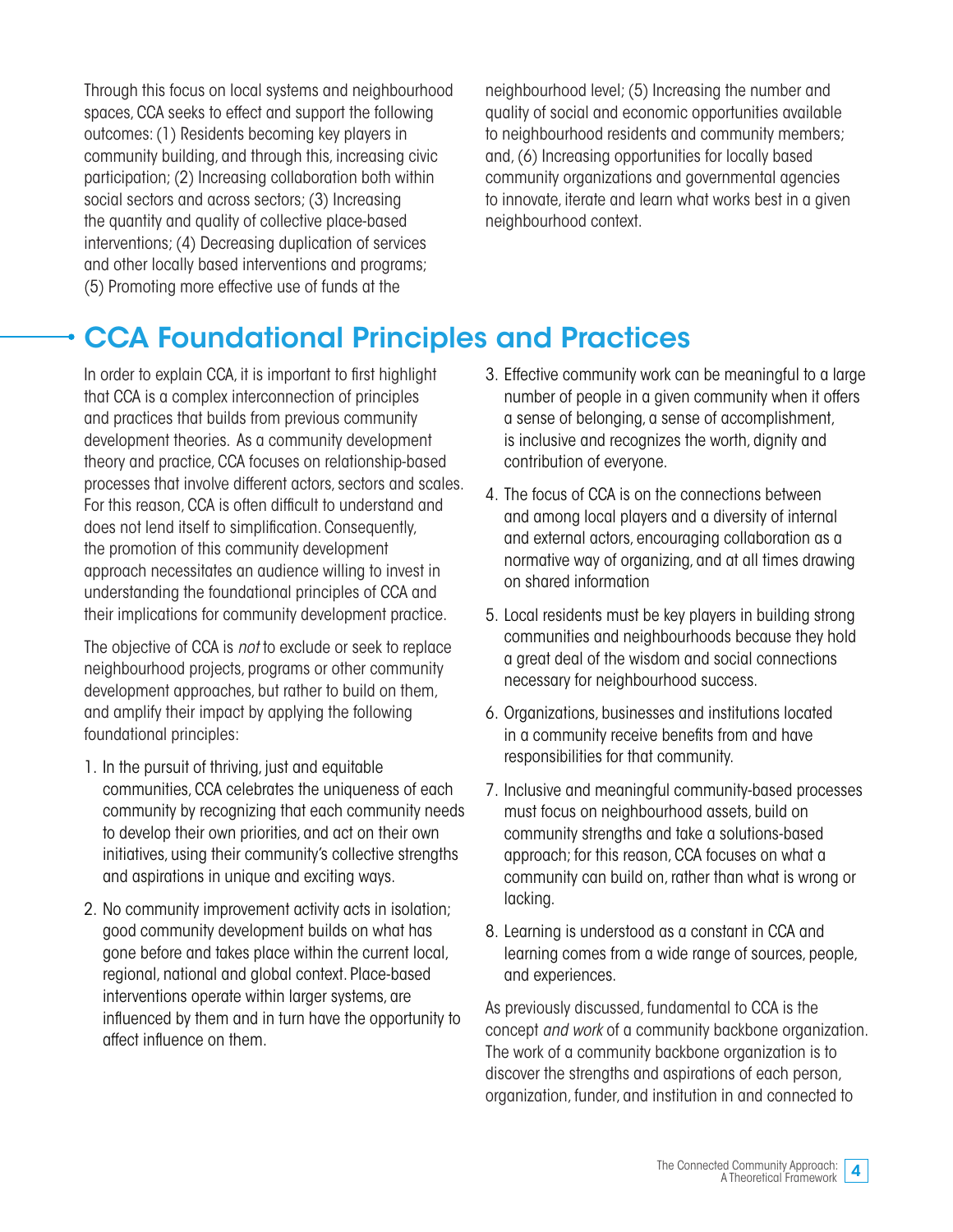their specific neighbourhood. The community backbone organization then uses specific processes to facilitate, communicate and create spaces and opportunities for those strengths and aspirations to be united towards common goals. Thus, the role of a community backbone organization within CCA is to amplify the work of local change makers, organizations, institutions, funders and policy makers by engaging in three fundamental community-based practices: convening, facilitating and sharing knowledge.

By providing creative spaces for shared learning and inspiration, a community backbone organization *convenes* people and organizations with similar or mutually reinforcing ideas, talents and resources to align their goals and strategies. A community backbone organization may convene people in groups based on a shared identity (i.e. residents, students, community outreach workers), but more often, a community backbone organization will convene people based on what they are trying to accomplish. Part of the community backbone organization's convening role is also connecting people and organizations from inside the community with people and organizations influencing broader local, regional or global systems.

The main objectives of the community backbone organization's *facilitating* role is to support diverse groups to uncover and build on common grounds, to help people and groups understand the power dynamics inherent in their community, and to negotiate and manage these power dynamics in respectful and productive ways. This is done through providing network leadership and by identifying and strategically connecting community momentum to new opportunities. Through CCA, a community backbone organization guides local residents, community members and a diversity of external actors through processes that turn their ideas and inspiration into action and neighbourhood results.

The last fundamental community-based practice undertaken by a community backbone organization is *sharing* knowledge, data, information and stories. This is done to foster the emergence of a *shared* community narrative, and a baseline understanding of what is and has been done before in the community and of the social context of which it is a part. This process results in a better understanding of individual, group and organizational aspirations, and ensures that each individual or group has access to people, opportunities and resources that may help them accomplish their goals.

### The East Scarborough Storefront: CBO in Practice

CCA emerged from 15 years of on-the-ground community development experience as practiced by The East Scarborough Storefront (The Storefront) (Mann 2012). The Storefront is a community development organization, which was formed in 1999 to fill-in gaps in social-service provision in the Kingston Galloway/ Orton Park (KGO) neighbourhood, an inner-suburb east of downtown Toronto that houses many lower-income and visible minority residents, and recent immigrants. The Storefront successfully addressed this community challenge by building and maintaining collaborative relationships with other agencies where "each partner in the relationship brings skills, expertise and assets to the partnership" (Mann 2012, p. 33). Leveraging the power of collaboration, the Storefront plays a key role in forming and managing relationships with over 40 partner agencies with the aim of providing needed social services (such as legal advice, mental health counseling, and cooking classes) in the KGO neighbourhood (The Storefront, 2016).

Importantly, The Storefront describes itself as a *community backbone organization* (Mann 2012). As part of their institutional mandate, The Storefront focuses on promoting and supporting dynamic relationships and connections within the Kingston Galloway-Orton Park neighbourhood with the premise that these relationships and connections are important for community development and resident mobilization (The Storefront, 2015). In this way, The Storefront plays an important 'community backbone' role in bringing together residents, non-governmental organizations, governmental agencies, community groups and service agencies in order to help identify community needs and assets and provide the institutional space for the inclusive development of placebased solutions, community initiatives, and institutional partnerships.

The Connected Community Approach: **5** The Connected Communism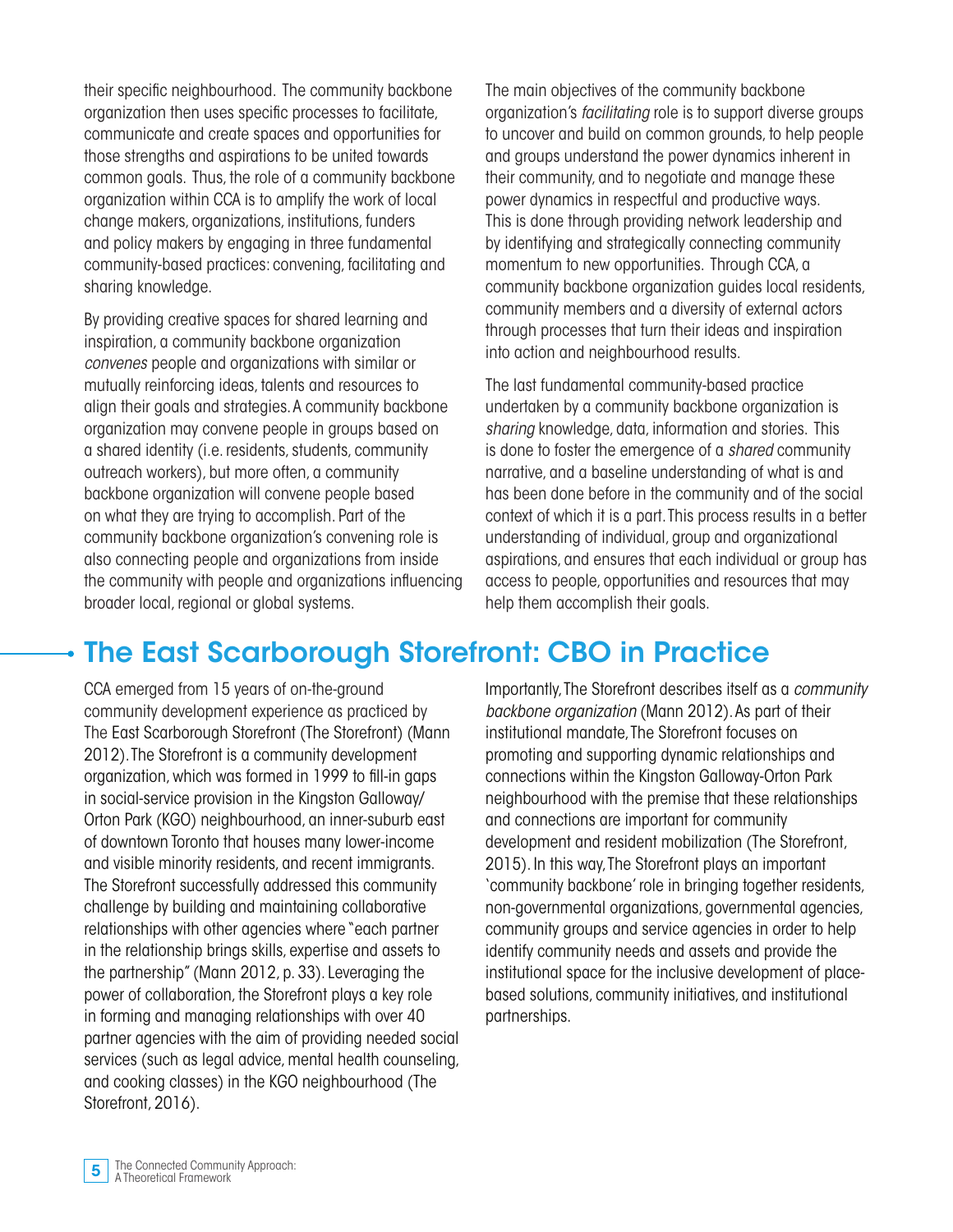Furthermore, The Storefront provides backbone support for the KGO neighbourhood to foment change in *five key areas*, known as community impact strategies: (1) Active, healthy lifestyles (Community Building Through Play); (2) Social cohesion (Neighbours helping Neighbours); (3) Economic wellbeing (Community Wealth); (4) Environmental stewardship (Green Places and Spaces); and, (5) Knowledge and education (Community Knowledge)(The Storefront, 2016). These community impact strategies emerged from CCA work undertaken by The Storefront over many years, and provide a useful way of focusing community development work into different domain priorities. However, as previously articulated, CCA in and of itself is *not* issue specific; each neighbourhood and each community backbone organization will undergo processes to determine its own community impact strategies and domain priorities.

The Storefront [as a community backbone organization] is at once a source of community transformation, a product of capacities that were already emerging locally, and a key thread in the web of networks and resources that constitute the community's social infrastructure. (Cowen and Parlette, 2011, p. 31).

The examination of CCA as practiced by The East Scarborough Storefront is useful because it represents a success story in terms of developing and implementing place-based community development initiatives in marginalized neighbourhoods (see Table 3 for more information). For example, the success of CCA can be illustrated in the establishment and growth of the Kingston Galloway-Orton Park–University of Toronto Scarborough Partnership that was achieved through the supportive role that The Storefront played, and continuous to play as a backbone organization, in maintaining community and institutional relationships. Beginning as an informal partnership in 2004, this universitycommunity partnership resulted in the development and implementation of over sixteen different initiatives, such as the 'Let's Talk Science – UTSC Student Science Club' and 'KGO Kicks Soccer Club' for local youth; 'Understand Your Environment', 'Edible History', and 'Telling Our Stories' - free courses for local residents; and many more collaborative research projects and local initiatives (UTSC/Storefront, 2014, p. 4-7).

An independent evaluation of The Storefront-University of Toronto partnership found that The Storefront, as a community backbone organization, plays a meaningful role in mitigating power dynamics between large institutions and smaller community-based organizations (University of Toronto Scarborough/East Scarborough Storefront, 2014). Evaluators identified that a key success factor in ensuring that the collaboration was created based on shared power and reciprocal learning was having dedicated staff to broker and manage relationships between grassroots community players and a large institution (University of Toronto Scarborough/East Scarborough Storefront, 2014).

It is important to note that The Storefront's CCA work does not describe the extent or limits of CCA, but rather it represents a paradigmatic example of CCA, and therefore, serves to show what CCA can look like, but not what it must look like.

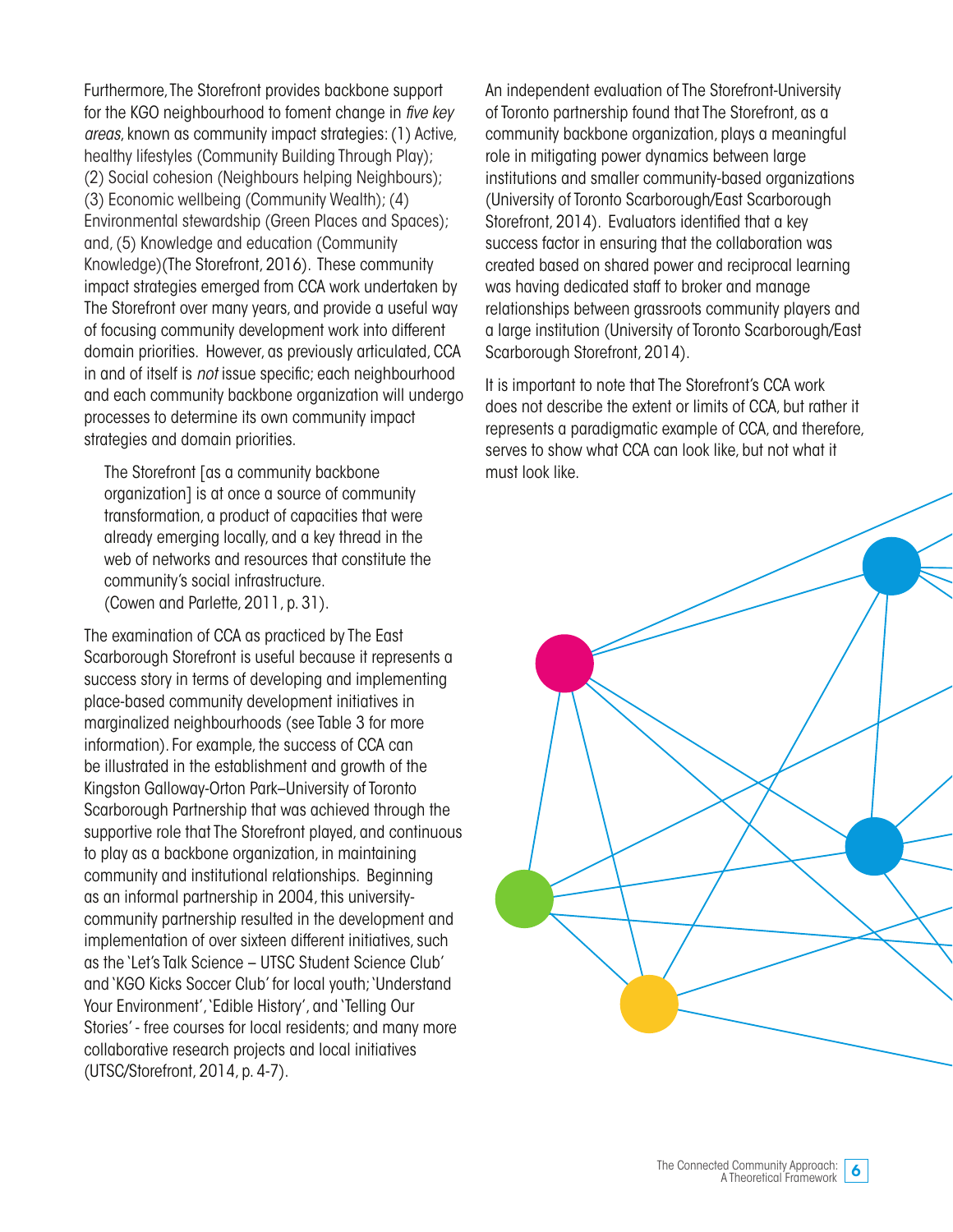## CCA and Other Community Development Theories

#### Asset-Based Community Development

CCA uses asset-based community development (ABCD) as a foundation for understanding how communities and local residents should be approached in community development programs and projects. Moving away from a focus on community deficiencies and solutions provided by outside professionals<sup>2</sup>, ABCD emphasizes the role that neighbourhood assets and internal capacity building can play in addressing community challenges (Kretzmann and McKnight 1993, 1996). When designing community development approaches, program and projects; importance is placed on building upon community assets, which are defined by Kretzmann and McKnight (1993), as the "gifts of individuals, citizens associations, and local institutions" (p. 7). Furthermore, ABCD suggests that interventions should not simply be imposed from the outside, but also that in order to effect local systems change, practitioners should work with local residents and the community at large, fostering 'connectedness' as their work unfolds. CCA's approach to building social networks may be said to derive from the general lessons of ABCD, in that local areas are already thick with social relationships, organizations, and institutions that can be leveraged to increase local community capital. Recent work from the Royal Society of the Arts, calling for increased emphasis on building connected communities in service delivery and program implementation, has drawn virtually the same lesson from ABCD literature (RSA 2015).

Investing in 'social capital' and 'connectedness' represents a particular strength of The Storefront and the real community-development benefits that CCA delivers. For example, in their study of the work of The Storefront, Roche and Roberts (2007) identify why this focus on connectedness and community-based assets is so important in CCA strategy development:

The benefits of many relationships may not be explicitly apparent or defined in… pragmatic ways. Instead the practical benefits of these relationships may emerge over time, be situational in nature, or shift over time. More pointedly, the strong commitment to

form such relationships–ones that have less apparent benefits or may be less 'goal-driven' in nature–helps to create an environment where the groundwork for future working alliances has already been laid. (p. 12)

Thus, using a CCA approach, the community backbone organization avoids being directive in its approach, rather, like in ABCD, it builds relationship capital to better understand the strengths and aspirations of not just residents but organizations and institutions. In CCA, the community backbone organization asks what it can do to support processes that build on collective strengths and relationships, in order to create strategies that will help to obtain goals commonly held among various actors in the community. In this way, CCA moves beyond short-term strategic partnerships that may be the norm in many social sector initiatives such as partnerships that focus on one-off funding opportunities or advocacy campaigns (Roche & Roberts, 2007, p. 12).

### Systems Theory

In CCA, both the community backbone organization and the neighbourhood spaces are viewed as 'open systems': influenced by and influencing the other systems in which they are situated. This understanding of 'systems' is borrowed from the systems theory, sometimes referred to as the general systems theory (Ludwig von Bertalanffy, 1956). The core theoretical concept of systems theory is the idea of systems as "complex[es] of interacting elements" (Mele *et al*., 2010, p. 127). These 'systems' are constituted by their elements (i.e. the parts that make up the whole), the links between the parts (including processes and interrelations), and their boundaries (i.e. the limits that determine what is inside and out) (Williams & Hummelbrunner, 2011, p. 16). Crucially, systems theory acknowledges that "the behavior of a single autonomous element is different from its behavior when the element interacts with other elements" (Mele *et al.,* 2010, p. 127). For this reason, the study of any phenomenon that utilizes a systems theory approach will involve an analysis of the system's various parts, and most importantly, interrelations

2. ABCD emerged in response to the shortcomings of the traditional path to community development that promoted negative images of "needy and problematic and deficient neighbourhoods populated by needy and problematic and deficient people" (Kretzmann & McKnight, 1996, p. 23). Within this traditional deficiency-based perspective, community development meant providing social services by outside professionals (ibid). In contrast, ABCD represents a major shift in community development theory and praxis (Green & Haines, 2008, p.7) because it builds on a different philosophy of development (Wu & Pearce, 2014, p. 439) where the focus is community assets and building internal capacity.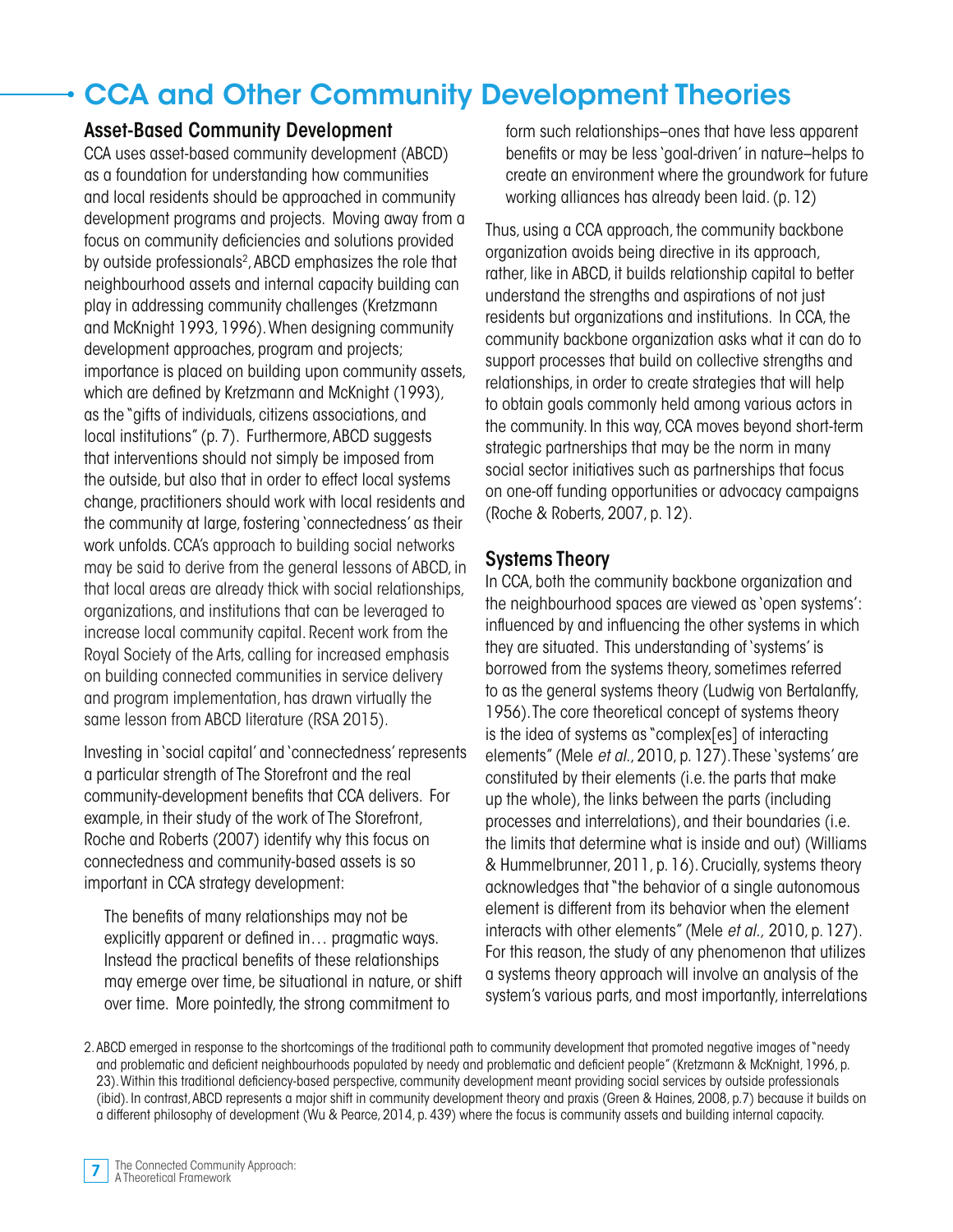(or 'connections'), creating a foundation for theorizing the emergent pattern of interrelations itself<sup>3</sup>.

Building on this understanding, CCA focuses on not just the links between organizations and within the neighbourhood, but also between and among residents, organizations, and institutions within the neighbourhood and *connected* to the neighbourhood. It is the work of the community backbone organization to create and support these 'connections' and the interrelationships between different actors, within different sectors, and at different scales. Examples of this can be found in the work of The Storefront, which does not necessarily build new connections with the sole purpose of improving specific outcomes, but instead, the connections, synergies and emergent opportunities fomented by The Storefront become folded into *ongoing* goals, producing both expected and unexpected positive outcomes. Connections and relationships, which help information flow within and across neighbourhood boundaries, are vital to community change efforts but they are often unexpected benefits of community-based systems change efforts rather than being intentionally created (Chaskin & Karlstrom, 2012). CCA, through the work of the community backbone organization, seeks to intentionally create them through an asset-based lens–looking for the strengths and opportunities inherent in the various actors and systems–and in this way, uniting the theoretical constructs of ABCD and systems theories.

### Complexity Theory

CCA profits from also incorporating insights from complexity theory, which emphasizes *unpredictable*  emergence of relationships and outcomes without regard for (indeed, even in spite of) the intentions of agents (or the community backbone organization) in the system (Westley et al., 2006, p. 21). Like the general systems

theory, complexity theory describes emergent properties that arise from patterns of relations among elements (Westley *et al.,* 2006). However, unlike systems theory, complexity theory does not typically consider systems that arrive at a natural state of being (or static equilibrium), but rather, allows for systems not just to be open, but to be constantly changing (Manson, 2001)<sup>4</sup>. For this reason, complexity theorists have typically eschewed focusing on predicting and controlling specific situations; instead, they take a broader view in order to obtain a more general understanding of system dynamics (Anderson, et al., 1999; Law, 1999; Manson, 2001).

CCA incorporates this 'complexity' perspective by cultivating connections broadly, rather than for specific purposes; thereby ensuring those connections do not dissolve when some specific purpose has been achieved. This approach is derived from the lessons accrued by more than a decade of on-the ground work in the KGO neighbourhood, where social networks that were developed for specific community development goals become networks held in 'abeyance,' that can be re-activated and re-deployed for new purposes. As described above, the community backbone organization is particularly key as a site for continuity in social relations, and for that reason, it is important that it be a stable *physical* location in a neighbourhood space, in order to provide community backbone workers with the opportunity to continue to work towards the cultivation and maintenance of local collective efficacy. This continuous work to cultivate 'connectedness' means that new local movements and initiatives can emerge suddenly rather than gradually, by capitalizing on longstanding local social network resources. Therefore, CCA posits that many processes of community change may be highly non-linear, with slow starts, but accelerating rates of change.

<sup>3.</sup> Furthermore, community development scholars and practitioners have also been interested in studying 'open systems', or systems that interact in relation to some extra-system environment. In community development research, open systems theory (Katz & Kahn, 1978) was developed to analyze the "relationships between the organizations and the environment in which they are involved" (Mele et al., 2010, p. 127). Open systems theory states that a neighbourhood organization receives "various inputs from the environment" (i.e. information, money, energy) that will be transformed by the organization into various outputs (including actions that will make the organization viable and help achieve its target objectives) (Chavis et al., 1993, p. 44).

<sup>4.</sup> Complexity theory is an increasingly popular body of theoretical and methodological tools, designed for understanding highly dynamic systems (Anderson et al., 1999; Gatrell, 2005; Skorvetz, 2002). Complexity theory allows for highly non-linear patterns of relations between elements, where small changes can have large consequences for individuals and the system of relations (Gatrell, 2005). This has obvious resonance with community development theories, which stress that minor interventions can have large impacts over time (Westley et al., 2006, p. 19).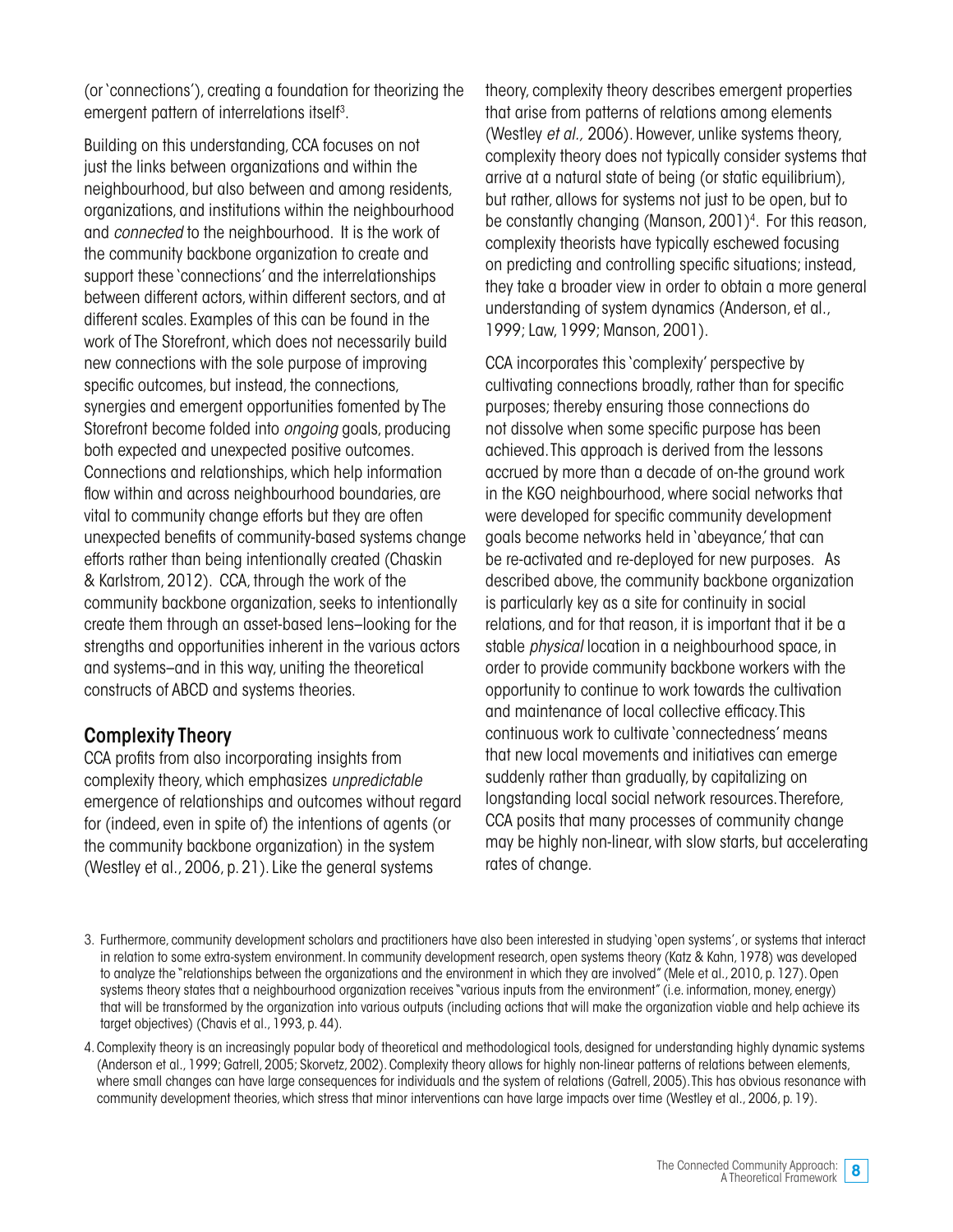For this reason, CCA expects emergent and highlyeffective local social movements "where momentum meets opportunity" (Elliott-Ngugi & Gloger, 2014, p.5). Drawing on complexity theory, working *in emergence* requires the community backbone organization to understand the neighbourhood and its component parts and the links between those parts (the system), the assets and aspirations of the various actors, and the opportunities available through larger systems and players outside of the community and unites them using CCA foundational principles and practices. Complexity theory's focus on ever-changing relations is also helpful for community development work, because it invites scepticism that communities, or members of communities, have 'essential' properties or dispositions, which can only be momentarily disturbed before returning to their 'normal' state. Rather, complexity theory encourages practitioners to continue making large and small interventions, because each intervention could lead to dramatic, positive, and continuously improving change.

This should not suggest that CCA abandons strategy to emergence. On the contrary, CCA focuses on developing intentional processes that facilitate co-created strategy development among the various actors and scales while simultaneously supporting residents to be at the forefront of, or otherwise integrally connected to, strategy work. Throughout this work, residents and practitioners engage in constant reflexive practice to fine tune and adjust strategies to emergent realities, rather than adhering to strategies that are no longer applicable to new challenges. Also, as opportunities emerge, the community backbone organization facilitates processes and creates strategies founded on the strengths of the players involved. Once the strategies and actions are in place, the community backbone organization helps the players to adjust course over time based on new information, evaluation, and most importantly, reflection. Involving key players in reflexive processes, in order to update strategy, is fundamental to the success of CCA. As one community player commented when participating in research study of a community backbone organization:

There's a lot of reflection that goes on and a lot of going back to, so, what were some of the original ideas about this? What were the founders thinking when they set it out this way? Yeah, and is it still relevant? Or how much do we have to change it to keep it real and alive? It's a lot of work…but at the same time… everybody feels that they're part of the answer, you know, and they take ownership. (Roche & Roberts 2007, p. 29)

In conjunction with ABCD, theories of complex systems also suggest the possibility that the pattern of relations itself may constitute an asset for community change. Consequently, the community backbone organization serves an important role in CCA by assessing, creating and strengthening the patterns of relationships existing within and beyond the neighbourhood space. This corresponds with the perspectives from social capital research, which similarly argue that an individual's position in a network of social relationships can provide that individual with more or less access to information, support, resources, and social status (Burt, 2005; Coleman, 1988; Lin, 2001).

#### Collective Impact

Working in complexity creates practical challenges for community development practitioners. CCA is designed to unite concepts found in complexity and systems theories and community development approaches such as ABCD with a practical community development framework. It does this, in part, by drawing on concepts found in collective impact.

CCA takes its emphasis on and conceptualization of the community backbone organization from the collective impact literature. In collective impact<sup>5</sup>, connectedness among players is critical to affect meaningful change. This connectedness is fostered through the intentional efforts of a separate 'backbone' organization, which acts as a facilitator and coordinator using the principles of adaptive leadership to create supporting infrastructure for collaboration. In collective impact, a backbone organization links sectoral players together in order to

<sup>5.</sup> The concept of collective impact (CI) refers to "the commitment of a group of important actors from different sectors to a common agenda for solving a specific social problem" (Kania & Kramer, 2011, p. 36). CI initiatives are said to create five key conditions that will align the work of participating groups and organizations: (1) the development of a common agenda, (2) the use of shared measurement systems, (3) the identification and nurturing of mutually reinforcing activities, (4) the fostering of continuous communication, and (5) the support of a backbone organization (Kania& Kramer, 2011, p. 39).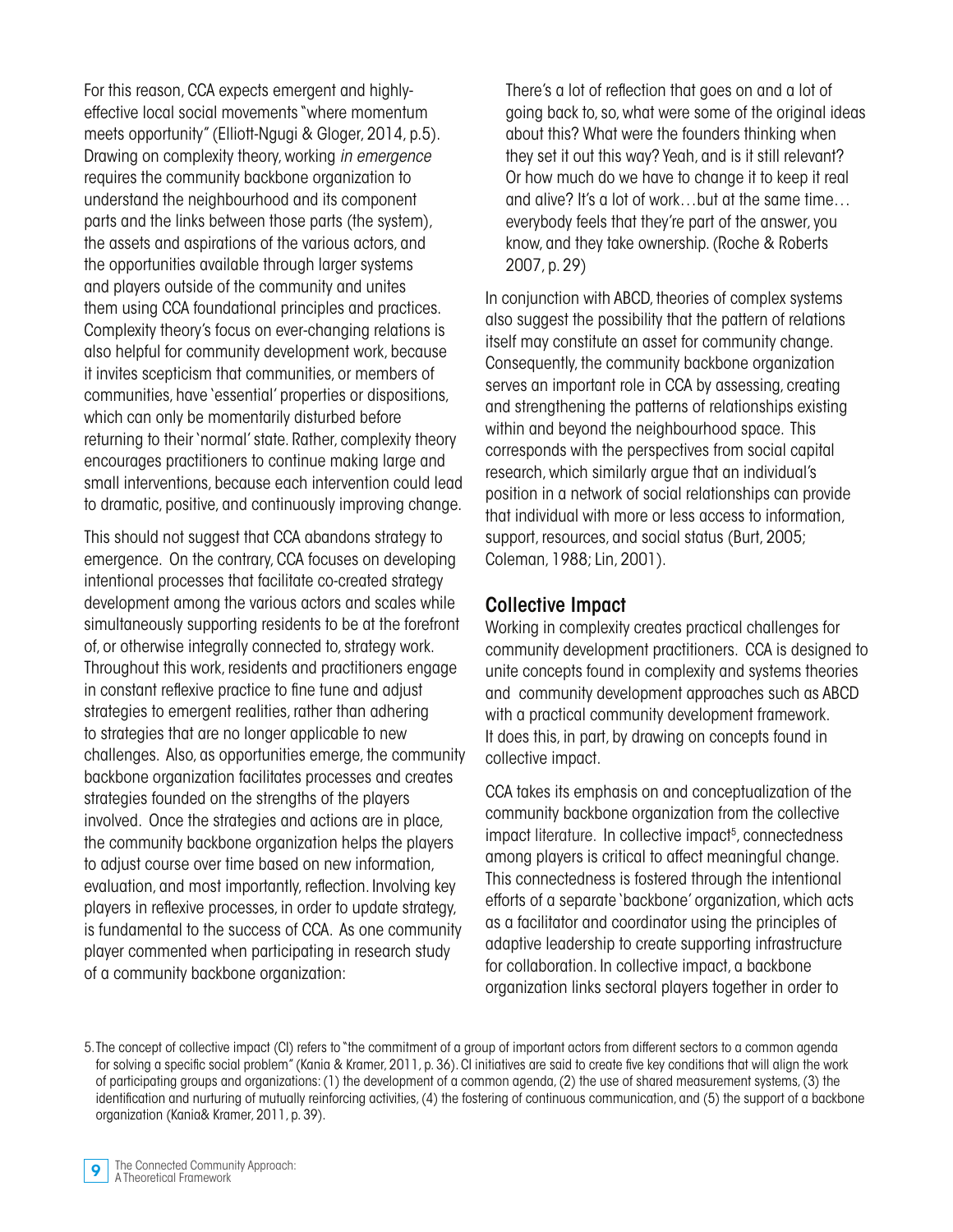coordinate resources and efforts, and guides vision and strategy, supports aligned activities, establishes shared measurement practices, builds public will, advances policy, and mobilizes funding (p.40).6

In CCA, a *community* backbone organization performs similar functions as a "backbone organization would as part of collective impact (FSG, 2012); however, there is a significant shift in focus (see Table 1 for more information). Unlike most collective impact strategies, which aim to improve outcomes related to a specific issue (Scearce, 2011; Easterling, 2012), CCA seeks to strengthen the connective fabric of the community, improving the potential for multiple interventions across domains to increase their effectiveness and sustainability.

The success of CCA, as implemented by The Storefront, arises in part from the selective application of the lessons learned from collective impact. For instance, collective impact calls attention to a set of mechanisms that integrate projects, create synergies, increase effectiveness, spark innovation, strengthen influence, and catalyze broader action and developing scale (Scearce, 2011; Easterling, 2012; Scearce, et al., 2009). The integration, innovation and effectiveness of the neighbourhood projects that use CCA can be seen in the evolution of the Kingston-Galloway/Orton Park neighbourhood over time (see Table 3 for more information). Also similar to collective impact, CCA sees community change through a complexity lens, which puts an emphasis on community organizing both horizontally and vertically. Horizontal alignment can be considered as supporting resident leadership and civic engagement while at the same time linking and integrating across programs, organizations, systems, sectors and other domains of activity that lie within a nested system to maximize opportunities for change and to leverage results (Auspos&Cabaj, 2014, p. 33). On the other hand, vertical alignment is working at multiple levels; for example, strengthening individuals and families and grassroots organizing, transforming

neighbourhoods, improving regional markets, systems or policies and making social structures more equitable and supportive (Auspos & Cabaj, 2014, p. 33).

Thus, while CCA draws extensively on collective impact and, especially in the role of the backbone organization, where collective impact focuses on one specific, population based measurable outcome, CCA uses the lessons from ABCD, system theory and complexity theory, to focus instead on *the processes*, *linkages and connectedness* across domains and players, over time, strengthening the local system to be more receptive and responsive to a wide range of place-based interventions.

6. The popularization of collective impact and backbone organizations in recent years represents a significant shift in thinking about how collaborative work can affect social change. The concept emerged out of the realization that large-scale social change requires broad cross-sectoral coordination and that not one single organization can achieve the impact needed. Collective impact is still relatively new, but promising results in specific domains such as homelessness and literacy have been documented, and there has been a great deal of uptake, with dozens of new initiatives launched in just a few years (Haleybrown et al., 2012). However, academics, such as Harwood (2015), caution that the approach needs to focus on the inclusion and leadership of local actors, and specifically residents, in order for it to reach its full potential as a successful methodology. Collective impact is a much more structured approach than previous collaboration frameworks, and therefore, what it offers is new tools, parameters, boundaries and measurement opportunities, thus far, undefined or untapped in collaborative efforts to affect social change.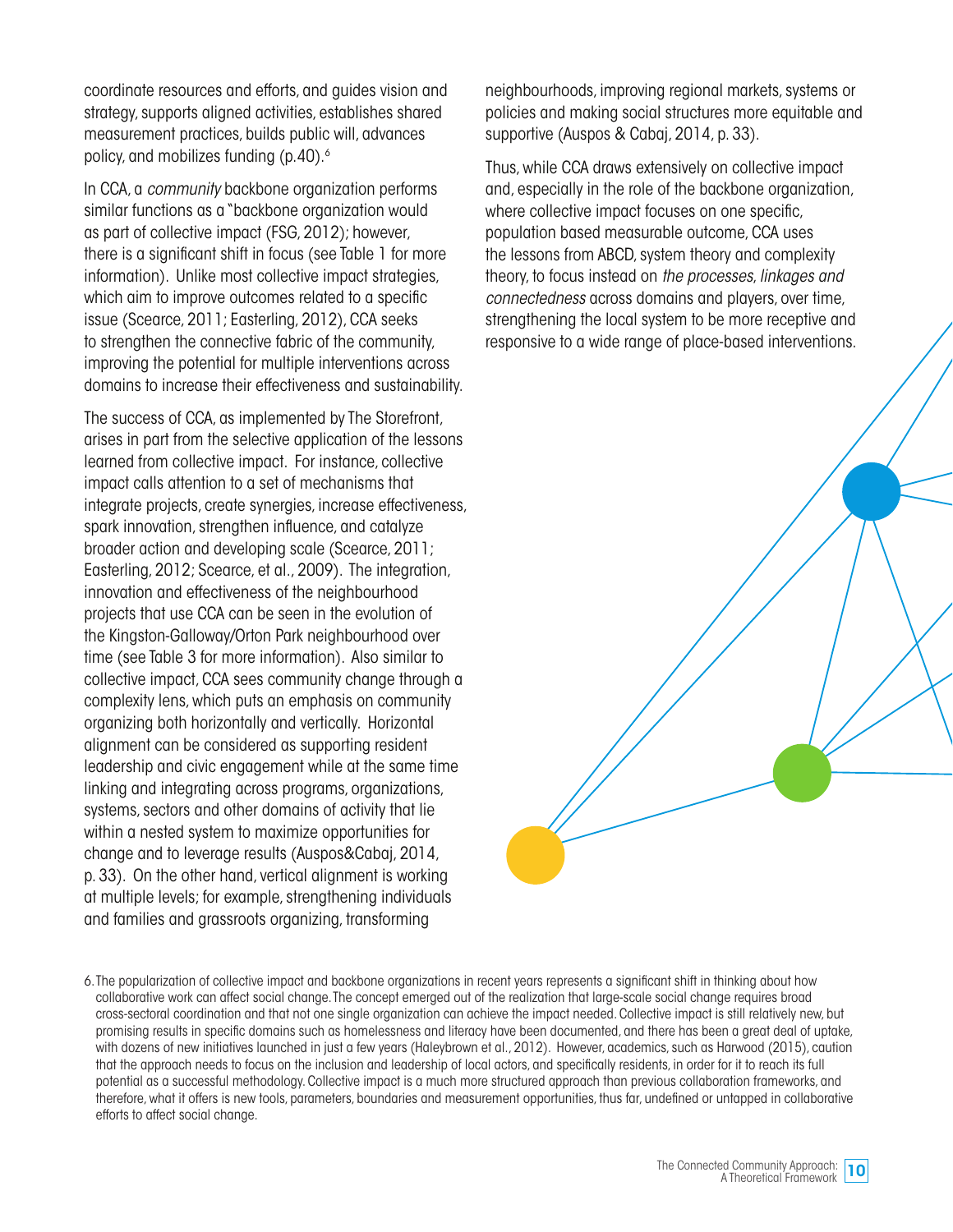## Limitations of CCA

To date, CCA has not been widely adopted. Though indicators of its promise can be seen in the success of The East Scarborough Storefront, future practitioners of CCA should be mindful of its limitations.

The chief limitation of CCA is that it is a primarily structural approach to community development. That is, it posits that community development can be enriched by building more and stronger collaborative network connections. CCA does not, therefore, try to create change by changing the values or beliefs of organizations or individuals. This means that CCA interventions into community development could still fail, where these values or beliefs are not conducive to community development.

A second significant limitation of CCA is that heretofore, evaluation has been primarily *qualitative* in nature. As outlined in the RSA (2015) report, "network effects are difficult to measure and define accurately without further longitudinal social network analysis" (RSA, 2015, 61). This poses a number of problems in a context of austerity where funding for community-based organizations is often tied to particular objectives and/or proven results. However, CCA as a set of community development principles and practices is being launched at a time of rapidly developing tools for network analysis and quantifying the benefits of network structures within neighbourhood spaces which holds potential for future evaluative processes.

CCA is further limited in that it does not provide any 1:1 theory about which collaborative network structures promote which community outcomes. For example, CCA provides little guidance on answering questions such as: when is it advantageous to pursue maximally dense networks? When is it better to promote connections solely between key players? This is complicated by the fact that "the effects of social networks and the results of intervening to strengthen them are locally specific, unpredictable and non-linear" (RSA, 2015, p. 7). While CCA does not posit that maximally connected networks are always good, it leaves the question of which kind of network structure suits what kind of situation open to interpretation. What kinds of social network structure one should be trying to create–and therefore how one should measure 'success' in creating that structure–must therefore be assessed on a case-by-case basis using carefully articulated theory and sound evidence.

The final limitation, which constitutes a central part of CCA, is the important role that a community backbone organization plays in creating and supporting connected communities. CCA requires a high-functioning local community based organization that ideally has a wellestablished and trusting relations with local residents, is respected by other community and external organizations and institutions, and has the funding necessary to undertake a convening and facilitating role. While The East Scarborough Storefront was purposely formed for this facilitating role, many community-based organizations have been forced to narrow their mandates to specific projects and services' provision due to governmental downloading of social programs and increasing pressures from funding organizations. Thus, CCA requires a largerscale shift in mindsets in how local community-based organizations are funded and viewed (from social service and programs' provision to building sector and community capacity).

The Connected Community Approach: 11 Ine Connected Community<br>A Theoretical Framework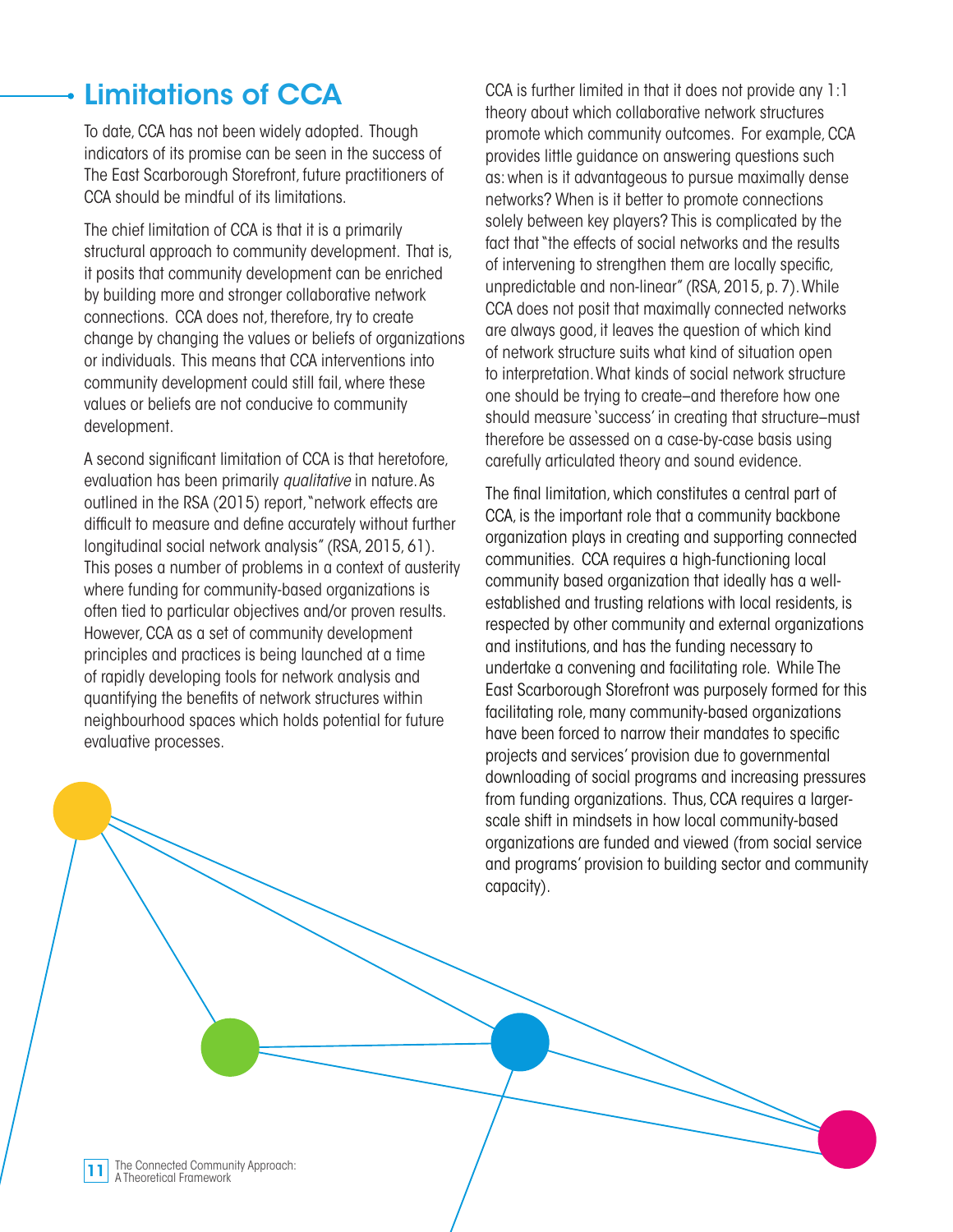## **Conclusion**

Focusing on the dynamic interplay of relationships and connections within a community, CCA has evolved with the premise that these relationships and connections are important not only for individuals, but for organizations, institutions, and communities. This premise is supported by academic research that emphasizes the role of social relationships in effectively promoting "network norms, and social trust that facilitate co-ordinating and co-operation for mutual benefit" (Putnam, 1995, p.65-78) and contribute to the "informal social control, cohesion and trust" needed to create "collective efficacy" within the community (Sampson *et al.,* 1997). Individual and community wellbeing in marginalized neighbourhoods relies on both a connected community (Browning & Dietz, 2004; Sampson, 2012; Sampson *et al.,* 1997), and community competence, which refers to the capacity of the place where people live (and the people in it) to provide instrumental support in producing those goods that arise from the community (McKnight & Block, 2010, p. 10).

CCA aims to create new social connections, new patterns of community action and the supportive organizational infrastructure, at a neighbourhood level, to promote place-based community development. The insights from complexity theory, reviewed above, suggest that loose connections, fluid relationships, flexible structures and multiple points of intersection with other groups may be more productive for neighbourhood based systems change efforts than very tight couplings and narrowly focused alignment strategies, which are common in place-based interventions (Auspos & Cabaj, 2014, p. 40). CCA therefore focuses on both residents and organizations, their assets and aspirations as central to place-based strategies, combining ABCD with complexity theory to produce social resources in which fluid and dynamic social relationships are key. CCA then uses collective impact methodologies to help diverse players co-create strategies that increase knowledge, opportunities, and wellbeing in the community (see Table 1 and Table 2 on pages 13 and 14 for more information).

To paraphrase Marilyn Struthers in her 2012 article *Of Starlings and Social Change*, if change is a constant in sector work, and innovative improvement to community wellbeing is its product, then building relationships across difference is the method (p. 275). Many previous theorists and practitioners have called attention to the role of connections in improving individual and community outcomes (Berkman & Syme, 1979; Burt, 2005; Cornwell, 2009; Lin, 2001; Sampson, 2012; Sampson, et al., 1997). The unique contribution of CCA is that it selectively builds on this literature and other community development theories in order to create real benefits for community members, and the community as a whole. It does this through creating systematic and supportive relations between organizations, constantly creating and renewing a fluid set of social connections between organizations and individuals, as knitted together through the activity of the community backbone organization. The emergence of CCA calls attention to the importance of practice for developing theory, because the persons who practice CCA (i.e. community development workers) are themselves embedded in particular social positions. This means that certain facts with wide-ranging theoretical and practical implications may be most obvious to them, when compared to individuals in different positions in the system of social relations. Therefore, this article, primarily written by practitioners, offers insights that may be beneficial to the wider field of community development and research.

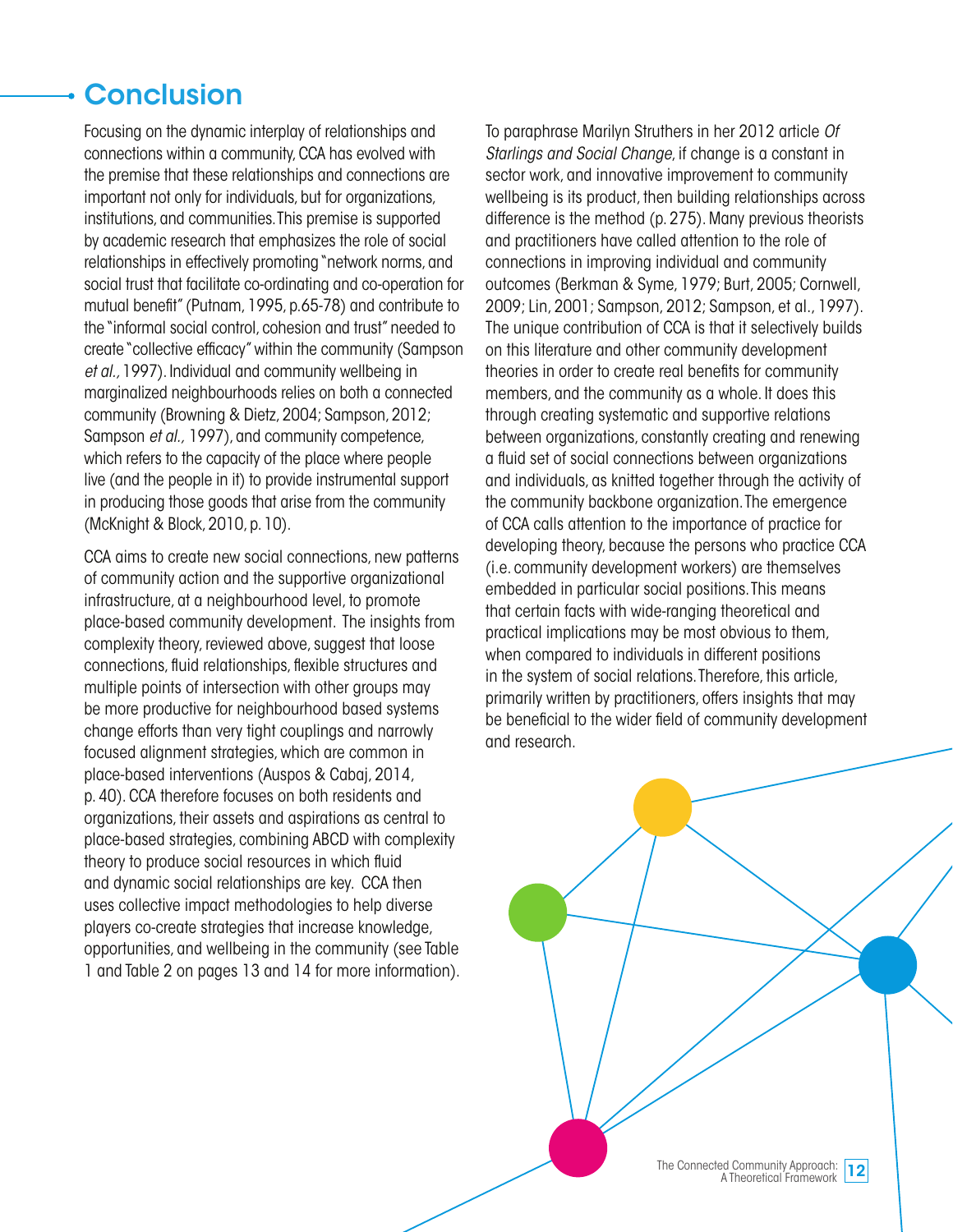### Table 1 The Roles of the Community Backbone Organization

| <b>Roles</b>                                               | <b>Actions</b>                                                                                                                                                                                                                                                                                                                                                                                        |
|------------------------------------------------------------|-------------------------------------------------------------------------------------------------------------------------------------------------------------------------------------------------------------------------------------------------------------------------------------------------------------------------------------------------------------------------------------------------------|
| 1. Guide Vision and Strategy                               | Help collaborative tables, of institutions, governments, architects, businesses and<br>$\bullet$<br>social organizations etc. and develop values based relationships<br>Help collaborative tables, articulate visions, and their possible implications on the<br>$\bullet$<br>residents<br>Connect people and groups too each otherfind the alignment and synergies<br>between visions and strategies |
| 2. Support Aligned Activities                              | Host platforms for resident organizing activities<br>$\bullet$<br>Provide infrastructure for shared service delivery<br>$\bullet$<br>Provide or facilitate the use of space<br>$\bullet$<br>Connect residents to institutions, businesses etc. in ways that manage the<br>$\bullet$<br>inherent power imbalances<br>Provide on the ground logistical support<br>$\bullet$                             |
| <b>3. Establish Shared</b><br><b>Measurement Practices</b> | Explore and embed meaningful evaluation tools in the neighbourhood projects;<br>Commission and connect research to neighbourhood based issues<br>$\bullet$<br>Facilitate and encourage reflective practice as an integral part of strategy<br>$\bullet$<br>development and evaluation                                                                                                                 |
| 4. Build Public Will                                       | Build trust across the neighbourhood<br>$\bullet$<br>Ensure that residents are helping to shape each initiative as it emerges<br>$\bullet$<br>Communicate effectively<br>٠<br>Ensure that any concerns or questions arising in the neighbourhood about<br>$\bullet$<br>specific initiatives are brought to the attention of those leading it                                                          |
| 5. Advance policy                                          | Build relationships with local politicians<br>$\bullet$<br>Provide infrastructure to pilot policy initiatives<br>Provide politicians and policy makers with data and information about what is<br>happening at a neighbourhood level                                                                                                                                                                  |
| 6. Mobilize funding                                        | Provide shared platform supports for neighbourhood-based initiatives<br>(resident led and/or collaborative)<br>Build relationships with funders and donors and leverage those relationships to<br>support neighbourhood wide strategies                                                                                                                                                               |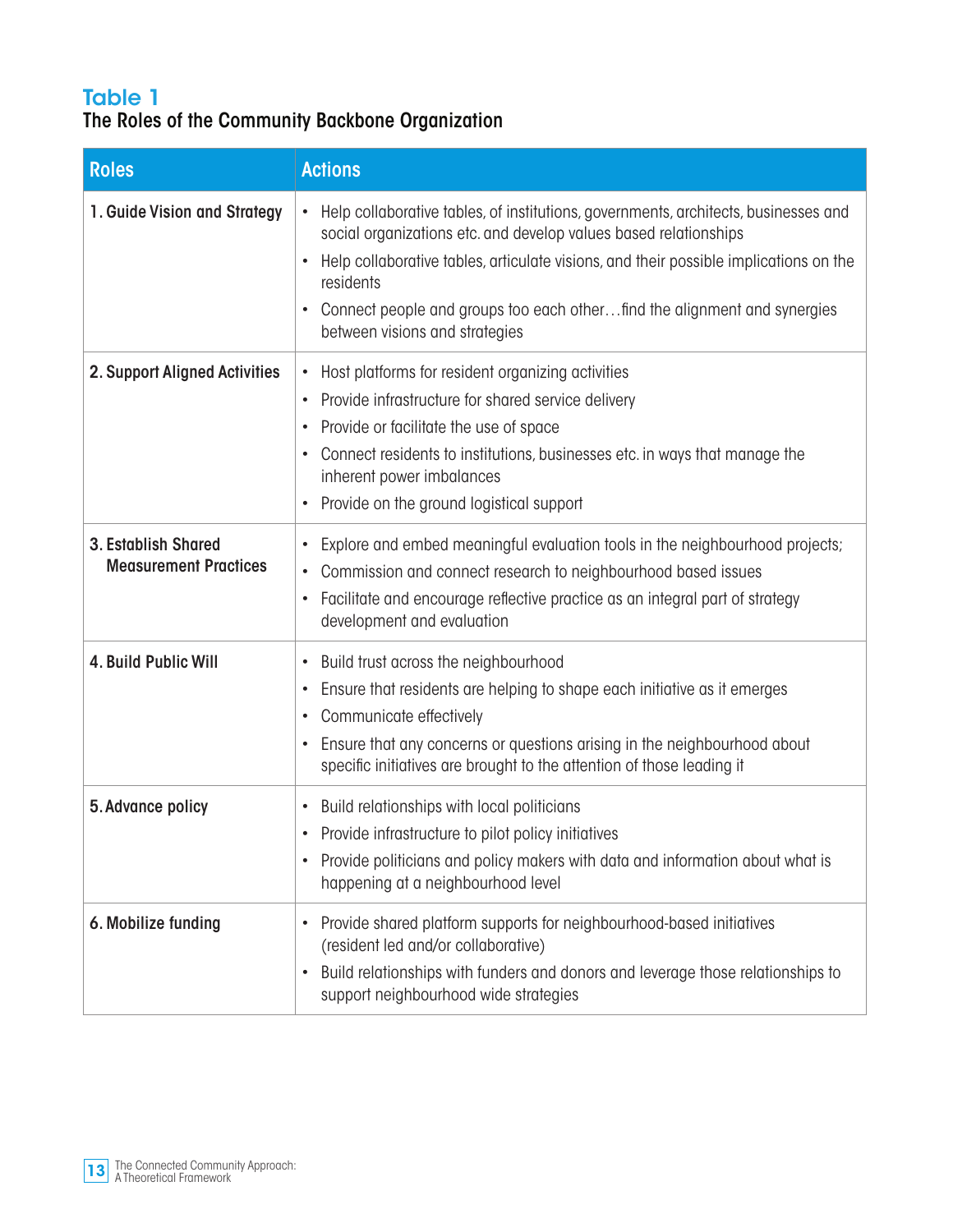### Table 2

The Integration of Community Development Theories in The Connected Community Approach

| <b>Community</b><br><b>Development Theories</b>           | Integration into<br><b>The Connected Community Approach</b>                                                                                                                                                                                                                                                 |
|-----------------------------------------------------------|-------------------------------------------------------------------------------------------------------------------------------------------------------------------------------------------------------------------------------------------------------------------------------------------------------------|
| <b>Asset-based Community</b><br><b>Development</b>        | Asset and aspiration (rather than needs) focused<br>$\bullet$<br>Assumes that residents are key players in place-based social change efforts<br>Assumes capacity within the neighbourhood<br>$\bullet$<br>Supports a neighbour to neighbour approach<br>Strong associational/civic life a desired outcome   |
| <b>Systems, Complexity and</b><br><b>Network Theories</b> | Sees the neighbourhood as a system (or ecosystem)<br>٠<br>Assumes non-linear relationships between activity and outcome<br>Focuses on capitalizing on synergies and emergence<br>Values both anticipated and unanticipated outcomes<br>$\bullet$                                                            |
| <b>Collective Impact</b>                                  | Focuses on connecting both horizontally and vertically<br>$\bullet$<br>Develops strategies that galvanize the work, resources and passions of players<br>across multiple sectors<br>Uses and adapts the role of the Backbone Organization<br>$\bullet$<br>Aligns projects, goals and measurement frameworks |

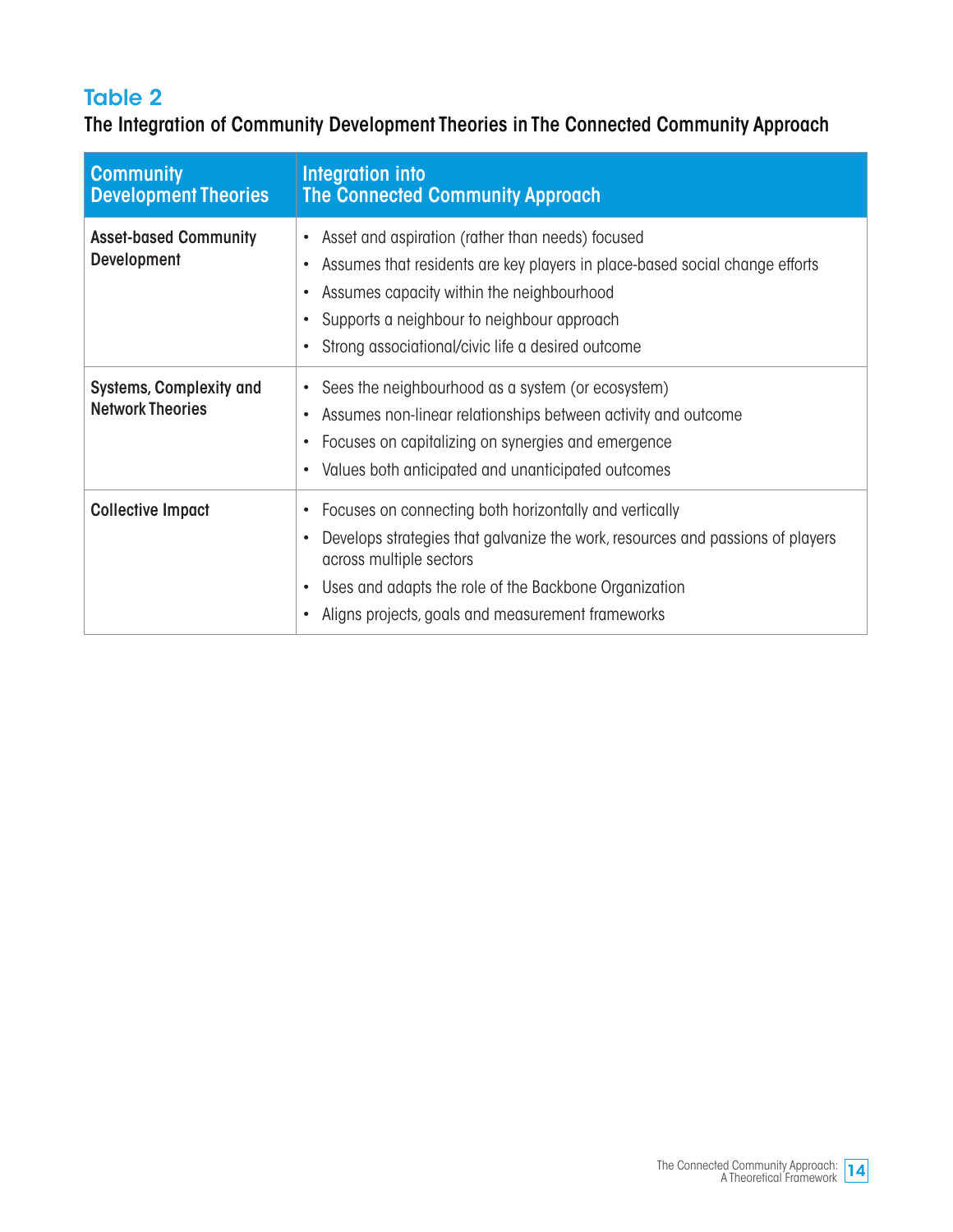### Reference List

Anderson, P., Meyer, A., Eisenhardt, K., Carley, K., & Pettigrew, A. (1999). Introduction to the special issue: Applications of complexity theory to organization science. *Organization Science, 10*(3), 233-236.

Auspos, P., &Cabaj, M. (2014). *Complexity and community change; Managing adaptively to improve effectiveness.*  Washington:Aspen Institute.

Berkman, L. F., & Syme, S. L. (1979). Social networks, host resistance, and mortality: a nine-year follow-up study of Alameda County residents. *Am J Epidemiol, 109*(2), 186-204.

Burt, R. (2005). *Brokerage and Closure: An Introduction of Social Capital*. Oxford, UK: Oxford University Press.

Chaskin, R. J., and Karlstrom, M. (2012). Beyond the neighbourhood: Policy engagement and systems change in the new communities program. New York: MDRC.

Chavis, D. M., Florin, P., & Felix, M. R. J. (1993). Nurturing grassroots initiatives for community development: The role of enabling systems [p.41-67]. In T. Mizrahi, & J. D. Morrison (Eds.), *Community organization and social administration*; *Advances, trends and emerging principles* (pp. 41-67). New York: Haworth Press.

Coleman, J. S. (1988). Social Capital in the Creation of Human Capital. *American Journal of Sociology, 94* (Supplement), S95-S120.

Cowen, D., &Parlette, V. (2011). Toronto's inner suburbs: Investing in social infrastructure in Scarborough. Retrieved from the Cities Center, University of Toronto website http://www.citiescentre.utoronto.ca/Assets/Cities+Centre+2013+Digital+Assets/ Cities+Centre/Cities+Centre+Digital+Assets/pdfs/publications/Cowen+Torontos+Inner+Suburbs+2011.pdf

Desmond, M. (2012). Disposable ties and the urban poor. *American Journal of Sociology, 117*(5), 1295-1335.

Easterling, D. (2012). Building the capacity of networks to achieve systems change. *Foundations Review, 4*(2), 59-71.

Elliott-Ngugi, J. &Gloger, A. (2014). The tower community that could; Tower Neighbourhood Renewal and the Storefront approach to community development. Retrieved from the Storefront website http://www.thestorefront.org/wordpress/wpcontent/uploads/2014/11/The-Tower-Community-That-Could-Nov-12.pdf

FSG (2014).Sons and brothers building healthy communities case study. Prepared for the California Endowment. Boston: FSG.

Gatrell, A. C. (2005). Complexity theory and geographies of health: A critical assessment. *Social Science & Medicine, 60*(12), 2661-2671.

Granovetter, M. S. (1973). The strength of weak ties. *American Journal of Sociology, 78*, 1360-1380.

Green, G. P., and Haines, A. (2008). *Asset building and Community Development*, 2nd Ed. Los Angeles: Sage Publications.

Haleybrown, F., Kania, J. and Kramer, M. (2012). Channelling change: Making collective impact work. *Stanford Social Innovation Review.* 

Harwood, R. C. (2015). Putting community in collective impact. The Institute for Public Innovation. Retrieved from www. theharwoodinstitute.org

Holt-Lunstad, J., & Birmingham, W. (2008). Is there something unique about marriage? The relative impact of marital status, relationship quality and network social support on ambulatory blood pressure and mental health. *Annals of Behavioral Medicine, 35*(2), 239-244.

Katz, D., & Kahn, R. L. (1978). *The Social Psychology of Organizations,* 2nd Ed. New York: Wiley.

Kania, J., and Kramer, M. (2011). Collective impact. *Stanford Social Innovation Review.*

Kretzmann, J. P., & McKnight, J. L. (1993). *Building communities from the inside out: A path towards finding and mobilizing community assets*. Chicago: ACTA Publications.

Kretzmann, J. P., & McKnight, J. L. (1996). Assets-based community development. *National Civic Review 85*(4), 23-29.

Law, J. (1999). After ANT: Complexity, naming, and topology. *The Sociological Review, 47*(S1), 1-14.

Lin, N. (2001). *Social capital: A theory of social structure and action*. Cambridge, UK: Cambridge University Press.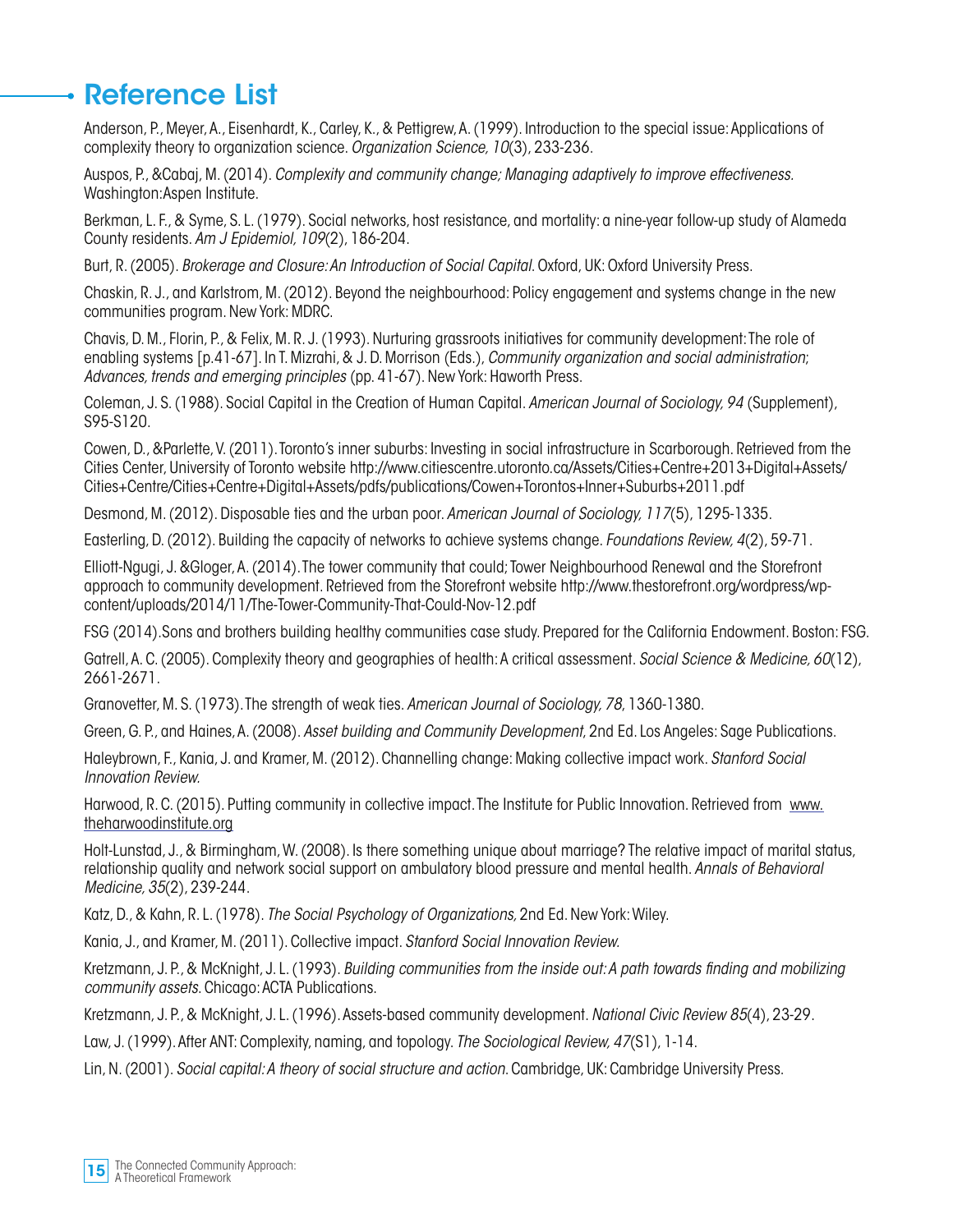Mann, C. (2012)*. The little community that could: The story behind our story: Our first decade of building community together*. Toronto: East Scarborough Storefront.

Manson, S. M. (2001). Simplifying complexity: A review of complexity theory. *Geoforum, 32*(3), 405-414.

Martinez, T., Chandler, A., & Latham, N. (2013). *School Discipline Reform in California*. Los Angeles: The California Endowment.

McKnight, J., & Block, P. (2010). *The Abundant Community: Awakening the Power of Families and Neighbourhoods.* San Francisco: Berett-Koebler.

Mele, C., Pels, J., &Polese, F. *(*2010). A brief review of systems theories and their managerial applications. *Service Science2*(1/2), 126-135.

Putnam, R. D. (1995). Bowling alone: America's declining social capital. *Journal of Democracy, 6*(1), 65-78.

Robinson, Les (2013), Changeology: how to enable groups, communities and societies to do things they've never done before. Scribe Publications Pty Limited

Roche, B., & Roberts, J. (2007)., The *East Scarborough Storefront Project,A successful inter-organizational service collaboration.* Toronto: The Wellesley Institute.

Sampson, R. J. (2012). *Great American city: Chicago and the enduring neighborhood effect*. Chicago, IL: University of Chicago Press.

Sampson, R. J., Raudenbush, S. W., & Earls, F. (1997). Neighborhoods and violent crime: A multilevel study of collective efficacy. *Science, 277*(5328), 918-924.

Scearce, D., Kasper, G., &McLoed Grant, H. (2009). Working Wikily 2.0. Monitor Institute. Retrieved from www.workingwikily. net.

Scearce, D. (2011), Catalysing networks for social change: A funder's guide. Washington DC: Grantmakers for Effective Organizations and Monitor Institute.

Skorvetz, J. (2002). Complexity theory and models for social networks. *Complexity, 8*(1), 47-55.

Small, M. L. (2010). *Unanticipated gains: Origins of network inequality in everyday life*. Oxford, UK: Oxford University Press.

Southern, N. L. (2005). Creating cultures of collaboration that thrive on diversity: A transformational perspective on building collaborative capital. In M. M. Beyerlein, S. T. Beyerlein, & F. A. Kennedy (Eds.). *Collaborative Capital: Creating Intangible Value (Advances in Interdisciplinary Studies of Work Teams, Volume 11* (pp.33-37).Emerald Group Publishing Limited.

Struthers, M. (2012). Of starlings and social change; Funding the non-profit sector in Canada. *The Philanthropist24*(4), 265- 282.

Tatian, P. A., Kingsley, G. T., Parilla, J., &Pendall, R. (2012, April). Building successful neighbourhoods. Washington DC: Urban Institute.

Traynor, W. J., &Andors, J. (2005). Network organizing: A strategy for building community engagement. *Shelterforce Online Magazine* 140 (March/April). Retrieved from www.shelterforce.com/online/issues/140/LCW.html.

University of Toronto Scarborough/East Scarborough Storefront (2014). An emerging model for meaningful communityuniversity partnership: Evaluation of the Kingston-Galloway/Orton Park-University of Toronto Scarborough Storefront Partnership 2011-2014. Toronto: University of Toronto Scarborough.

Von Bertalanffy, L. (1968). *General System theory: Foundations, development, applications.* New York: George Braziller.

Westley, F., Zimmerman, B., & Quinn Paton, M. (2006). Getting to maybe: How the world is Changed. Toronto: Random House.

Williams, B., &Hummelbrunner, R. (2011). *Systems concepts in action.* Stanford: Stanford University Press.

Wu, M. Y., & Pearce, P. L. (2014). Asset-based community development as applied to tourism in Tibet. *Tourism Geographies 16*(3), 438-456.